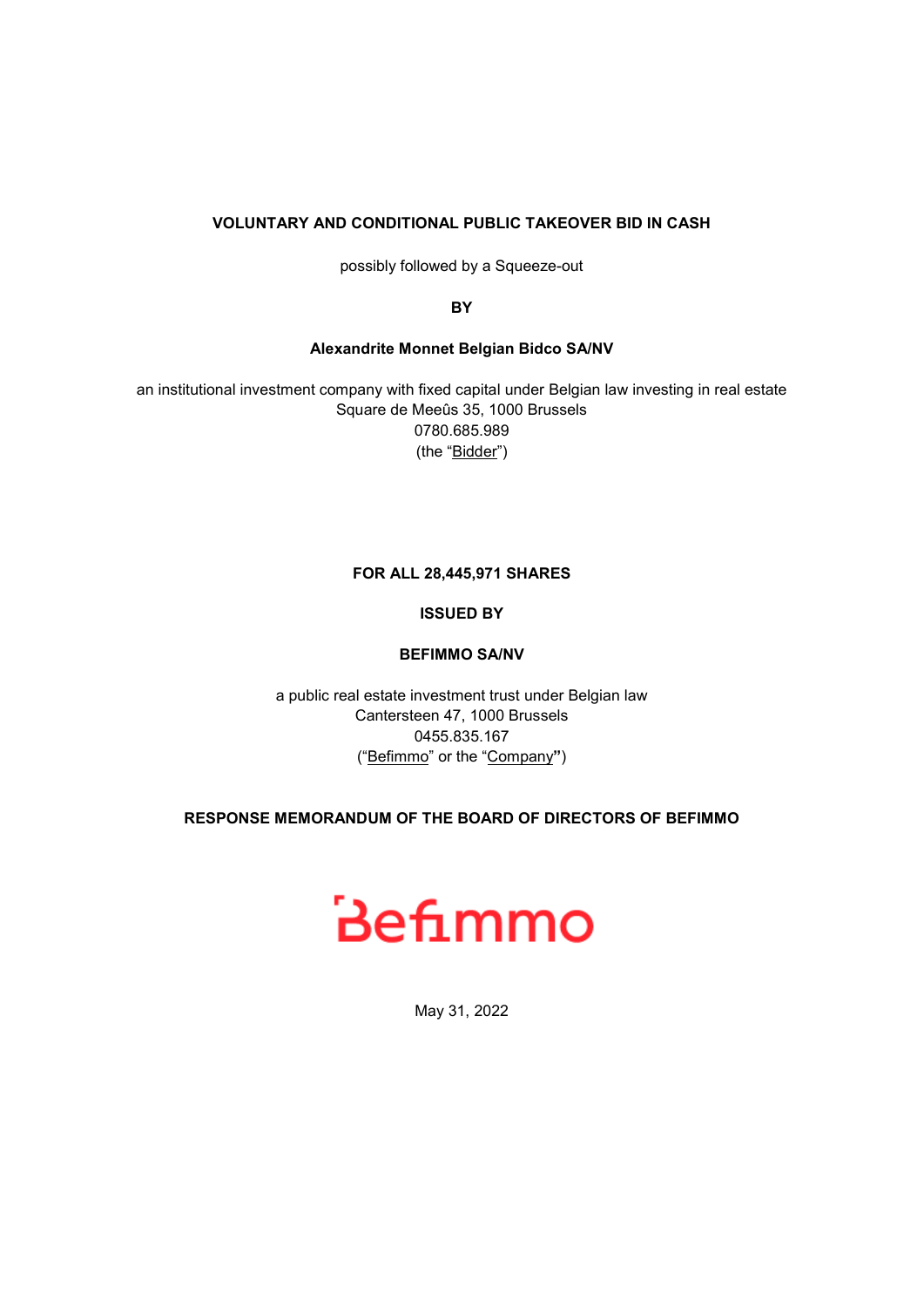## **IMPORTANT INFORMATION WITH RESPECT TO THIS ENGLISH VERSION OF THE RESPONSE MEMORANDUM**

This is an English translation of the French version of the Response Memorandum approved by the FSMA on May 31, 2022.

The persons responsible for the content of the Response Memorandum pursuant to article 29, §1 of the Takeover Act are also responsible for the content of the translation of the Response Memorandum.

The French version of the Response Memorandum is attached as Annex V to the French version of the Prospectus.

The French version of the Prospectus may be obtained free of charge at the counters of BNP Paribas Fortis SA/NV or by telephone (+32 2 433 41 13). An electronic version of the French version of the Prospectus is also available on the websites of Befimmo [\(www.befimmo.be/fr/offre-dacquisition\)](http://www.befimmo.be/fr/offre-dacquisition), the Bidder [\(www.befimmo-offer.be\)](http://www.befimmo-offer.be/) and BNP Paribas Fortis SA/NV [\(www.bnpparibasfortis.be/epargneretplacer\)](http://www.bnpparibasfortis.be/epargneretplacer).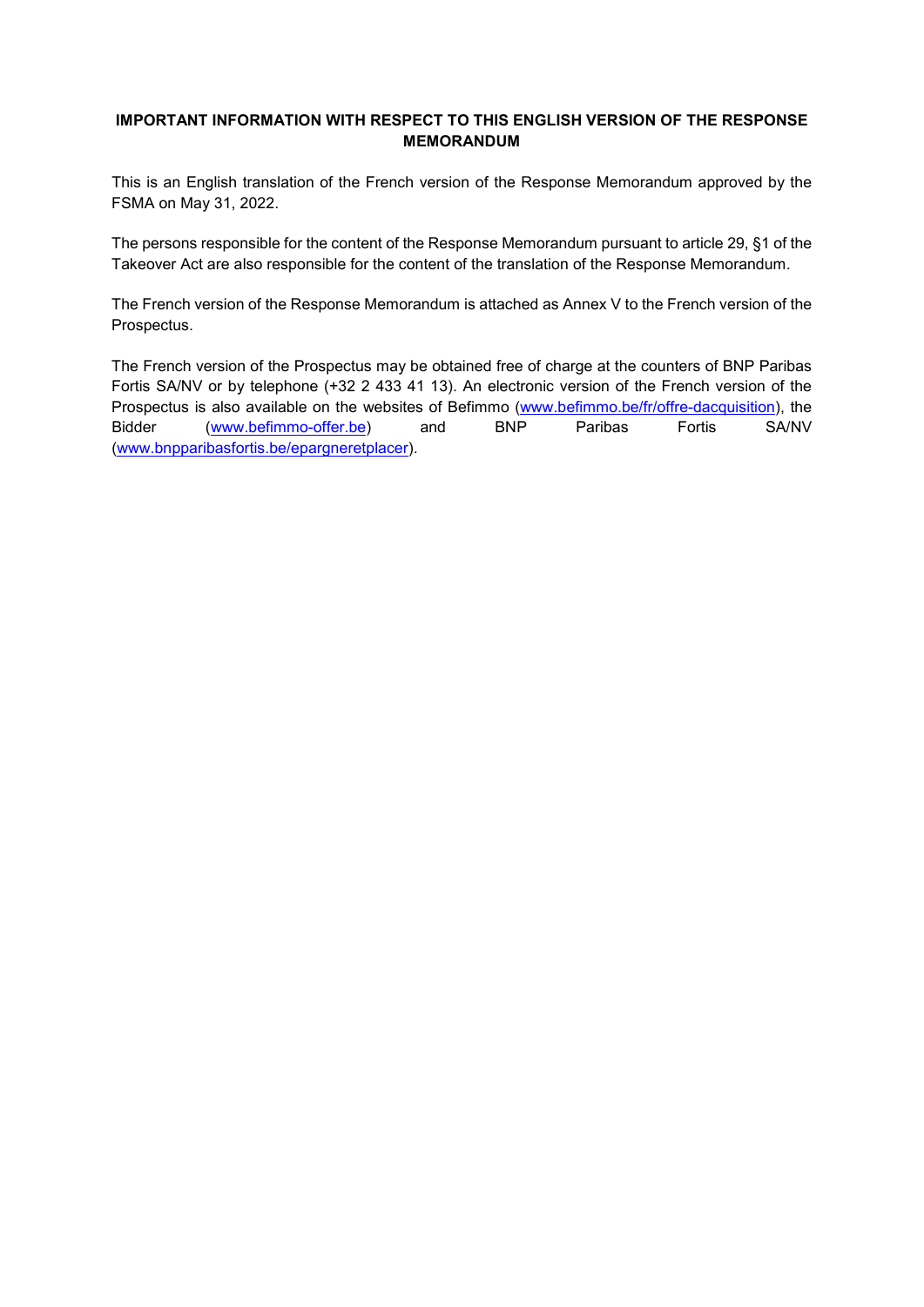# TABLE OF CONTENTS

| 1.             |       |                                                                                             |  |  |  |  |
|----------------|-------|---------------------------------------------------------------------------------------------|--|--|--|--|
|                | 1.1.  |                                                                                             |  |  |  |  |
|                | 1.2.  |                                                                                             |  |  |  |  |
|                | 1.3.  |                                                                                             |  |  |  |  |
| 2.             |       |                                                                                             |  |  |  |  |
| 3.             |       |                                                                                             |  |  |  |  |
| 4.             |       |                                                                                             |  |  |  |  |
| 5.             |       |                                                                                             |  |  |  |  |
|                | 5.1.  |                                                                                             |  |  |  |  |
|                | 5.2.  |                                                                                             |  |  |  |  |
|                | 5.3.  | Undertakings by AG Finance and AXA Belgium to tender all or part of their Shares to         |  |  |  |  |
| 6.             |       |                                                                                             |  |  |  |  |
|                | 6.1.  |                                                                                             |  |  |  |  |
|                | 6.2.  |                                                                                             |  |  |  |  |
|                | 6.3.  |                                                                                             |  |  |  |  |
|                | 6.4.  |                                                                                             |  |  |  |  |
|                | 6.5.  |                                                                                             |  |  |  |  |
|                | 6.6.  | Overall assessment of the Bid and recommendation to Shareholders  19                        |  |  |  |  |
| 7 <sub>1</sub> |       | Declaration of intent for Shares Held by Directors and persons de facto represented by such |  |  |  |  |
| 8.             |       |                                                                                             |  |  |  |  |
| 9.             |       |                                                                                             |  |  |  |  |
| 10.            |       |                                                                                             |  |  |  |  |
|                | 10.1. |                                                                                             |  |  |  |  |
|                | 10.2. |                                                                                             |  |  |  |  |
|                | 10.3. |                                                                                             |  |  |  |  |
|                | 10.4. |                                                                                             |  |  |  |  |
|                | 10.5. |                                                                                             |  |  |  |  |
|                | 10.6. |                                                                                             |  |  |  |  |
|                | 10.7. |                                                                                             |  |  |  |  |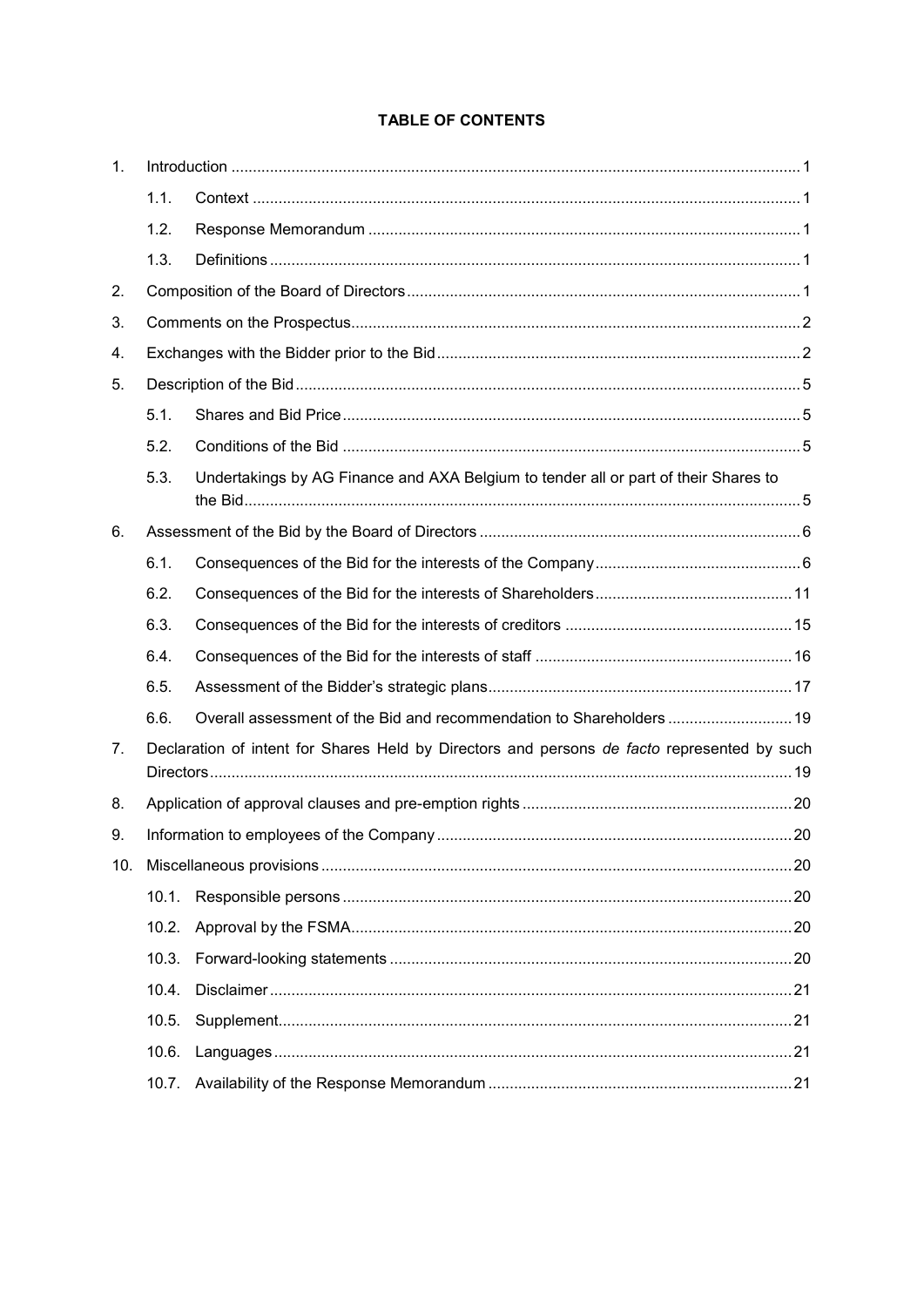## <span id="page-3-0"></span>**1. INTRODUCTION**

## <span id="page-3-1"></span>**1.1. Context**

On February 25, 2022, Alexandrite Monnet Belgian Bidco SA/NV, an institutional investment company with fixed capital under Belgian law with its registered office at Square de Meeûs 35, 1000 Brussels and registered with the Crossroads Bank for Enterprises under number 0780.685.989 (the "Bidder"), filed with the Belgian Financial Services and Markets Authority (the "FSMA") the notice required pursuant to article 5 of the Royal Decree of April 27, 2007 on public takeover bids (the "Takeover Decree") with a view to launching a voluntary and conditional takeover bid in cash (the "Bid"), possibly followed by a Squeeze-out, for all Shares issued by the Company.

On the same day, the Board of Directors of the Company received a copy of the draft prospectus that the Bidder submitted to the FSMA. In accordance with article 26, §2 of the Takeover Decree, the Board of Directors submitted its comments on the draft prospectus to the FSMA and the Bidder on March 4, 2022.

On May 23, 2022, the Bidder provided the Company with a copy of the latest draft prospectus that the Bidder sent to the FSMA for its approval (the "Prospectus").

## <span id="page-3-2"></span>**1.2. Response Memorandum**

The Board of Directors of the Company has examined the draft prospectus, as well as the Prospectus in its final form, and has prepared this response memorandum (the "Response Memorandum") in accordance with articles 22 to 30 of the law of April 1, 2007 relating to public takeover bids (the "Takeover Act") and articles 26 to 29 and 57/2 of the Takeover Decree. It was approved by a unanimous decision of all Directors (including the Director *de facto*  representing AXA Belgium and its Affiliates, and the Director *de facto* representing AG Finance and its Affiliates) on May 25, 2022.

In accordance with article 28, §1 of the Takeover Decree, this Response Memorandum sets out, in a reasoned manner and in light of the information contained in the Prospectus, among others:

- the impact of the implementation of the Bid on all of the interests of the Company, the Shareholders, the creditors and staff, including employment ;
- the Board of Directors' views on the Bidder's strategic plans for the Company and their likely impact on the Company's results, on employment and on business locations; and
- the Board of Directors' views on the opportunity for Shareholders to tender their Shares to the Bid.

## <span id="page-3-3"></span>**1.3. Definitions**

Unless otherwise indicated, capitalized terms in this Response Memorandum have the meaning given to them in the Prospectus.

## <span id="page-3-4"></span>**2. COMPOSITION OF THE BOARD OF DIRECTORS**

As of the date of the Response Memorandum, the Company's Board of Directors is composed as follows: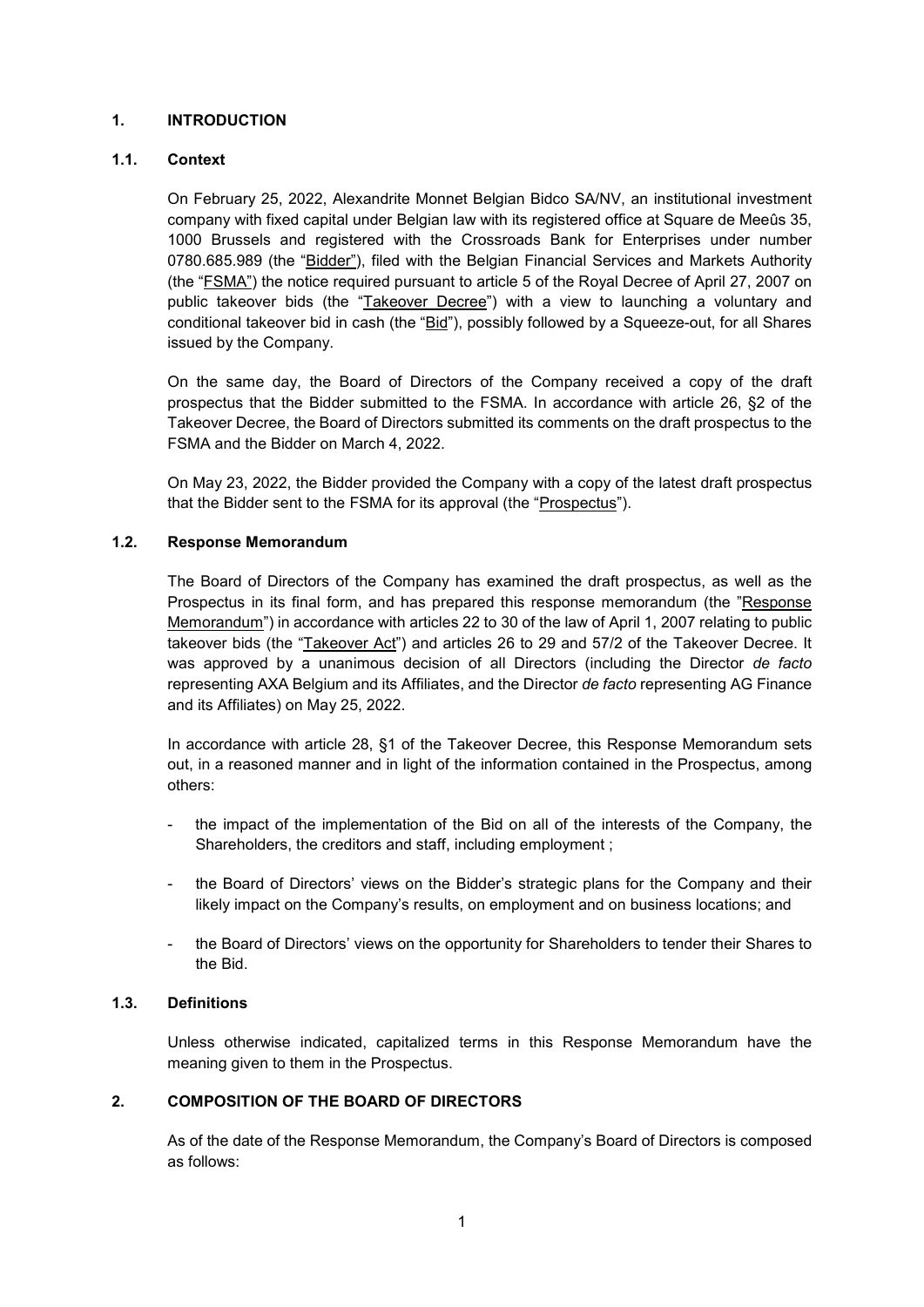| <b>Name</b>            | End of<br>mandate | <b>Function</b>                                                                                          |
|------------------------|-------------------|----------------------------------------------------------------------------------------------------------|
| <b>Vincent Querton</b> | 2025              | Chairman, independent director                                                                           |
| Jean-Philip Vroninks   | 2025              | Managing director, executive director                                                                    |
| Anne-Marie Baeyaert    | 2023              | Independent director                                                                                     |
| Sophie Goblet          | 2025              | Independent director                                                                                     |
| Sophie Malarme-Lecloux | 2024              | Independent director                                                                                     |
| <b>Etienne Dewulf</b>  | 2023              | Independent director                                                                                     |
| Alain Devos            | 2023              | Non-executive director                                                                                   |
| Philippe de Martel     | 2023              | Non-executive<br>director <i>de</i><br>facto<br>representing AXA Belgium and<br>its<br><b>Affiliates</b> |
| Amand Benoît D'Hondt   | 2023              | director<br>Non-executive<br>facto<br>de<br>representing AG Finance and its Affiliates                   |

## <span id="page-4-0"></span>**3. COMMENTS ON THE PROSPECTUS**

In accordance with article 26, §2 of the Takeover Decree, following the filing of the draft prospectus with the FSMA and in the context of the review of such draft by the FSMA, the Board of Directors made a number of comments on the document. These comments have overall been taken into account and the Board of Directors has no comments on the Prospectus.

#### <span id="page-4-1"></span>**4. EXCHANGES WITH THE BIDDER PRIOR TO THE BID**

On January 20, 2022, Mr. Vincent Querton, Chairman of the Board of Directors, was contacted by telephone by a representative of Brookfield Asset Management, who informed him that Brookfield Property Group Limited ("Brookfield PG") was requesting to meet.

On January 21, 2022, Mr. Querton met with the aforementioned representative of Brookfield PG. At this meeting, Mr. Querton was informally informed by the latter that Brookfield PG was considering a voluntary and conditional takeover bid for 100% of the issued Shares of the Company. Furthermore, Mr. Querton was informed that discussions were on-going between Brookfield PG and the two largest shareholders of Befimmo, namely AXA Belgium and AG Finance, which hold respectively, on the basis of the transparency declarations, 2,741,438 Shares (*i.e.*, a stake of 9.6%) and 2,641,047 Shares *(i.e.*, a stake of 9.3%), regarding an undertaking to tender all or part of their Shares to the envisaged bid.

On January 25, 2022, the Board of Directors of the Company met, upon notice from its Chairman, and was informed of Brookfield PG's approach and considered possible reactions. After a careful assessment in accordance with its fiduciary duties, the Board of Directors decided to grant the power to Messrs. Querton and Jean-Philip Vroninks, *Chief Executive Officer*, to meet with the representative of Brookfield PG in order to hear about their intentions in more detail, without prejudice to the response that the Board of Directors may give to any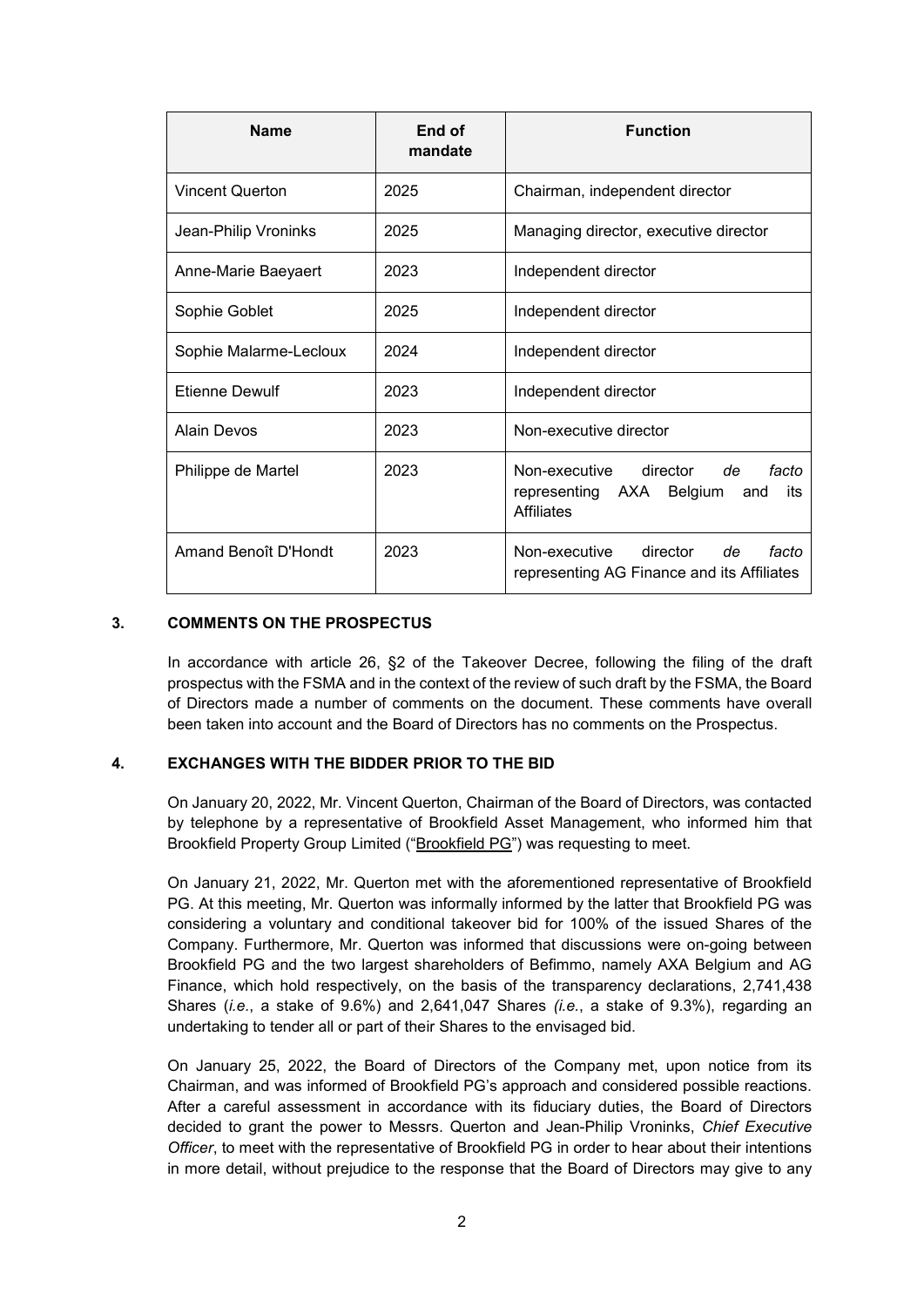subsequent request from Brookfield PG nor to the position of the Board of Directors with respect to any bid that Brookfield PG would launch (as the case may be).

On January 28, 2022, Messrs. Querton and Vroninks met with the representative of Brookfield PG.

Following this meeting, on January 31, 2022, Brookfield PG sent a letter to the Chairman and the CEO of Befimmo requesting to receive access to certain information relating to the Company so as to enable it to conduct confirmatory due diligence*.* This letter did not describe the main conditions of the envisaged bid. It was not deemed sufficient to allow the Board of Directors to decide on the request for access to information and Brookfield PG was informed thereof.

On February 4, 2022, Brookfield PG addressed a new letter to the Chairman and the CEO of Befimmo expressing a non-binding offer for the acquisition of 100% of the Shares issued by Befimmo and describing the main conditions of the envisaged bid (the "Letter of Intent of February 4, 2022"). The Letter of Intent of February 4, 2022 mentioned, among others:

- a price per share between  $\epsilon$ 45 and  $\epsilon$ 47, it being specified that Brookfield PG indicated that it could consider launching the bid at a price of  $\epsilon$ 46.2 or higher within the range depending on the outcome of its due diligence;
- the fact that the bid would be subject to the fulfillment of two conditions, namely a 50%+1 share acceptance threshold and the approval of the transaction by the Belgian Competition Authority in phase 1;
- soft irrevocable undertakings to tender *(i.e.*, subject to a possible counter-bid) by AXA Belgium (for its full shareholding, *i.e.* 9.6%) and AG Finance (for 5.6%); and
- the fact that Brookfield PG had the necessary funds to complete the Bid (*i.e*., the funds necessary to acquire all of the Shares at the contemplated price).

In this Letter of Intent of February 4, 2022, Brookfield PG also reiterated its request to be given access to certain information relating to the Company so as to conduct confirmatory due diligence*.*

On February 7, 2022, the Board of Directors of the Company met, upon notice from its Chairman, to review the Letter of Intent of February 4, 2022. The Directors *de facto* representing AXA Belgium and its Affiliates and AG Finance and its Affiliates, respectively, on the Board of Directors - at that time Messrs. Wim Aurousseau and Kurt De Schepper - did not take part in the deliberations (nor in the deliberations of February 22 and February 24 described below) to the extent they related to the Bid. After a detailed assessment of the Letter of Intent of February 4, 2022 in accordance with its fiduciary duties, the Board of Directors considered that it was in the interest of the Company (*i.e*., the interest of all Shareholders of the Company and of its stakeholders) to accede to Brookfield PG's request to be given access to certain information to the extent strictly necessary to enable it to formalize its bid, subject to the prior execution of a confidentiality undertaking. Brookfield PG was informed of this decision in writing on February 9, 2022.

On February 11, 2022, Brookfield PG and the Company entered into a confidentiality agreement (the "Confidentiality Agreement") consistent with practice in such circumstances at the request of the Company. The Confidentiality Agreement included customary provisions to protect the Company's confidential information as well as a standstill obligation, prohibiting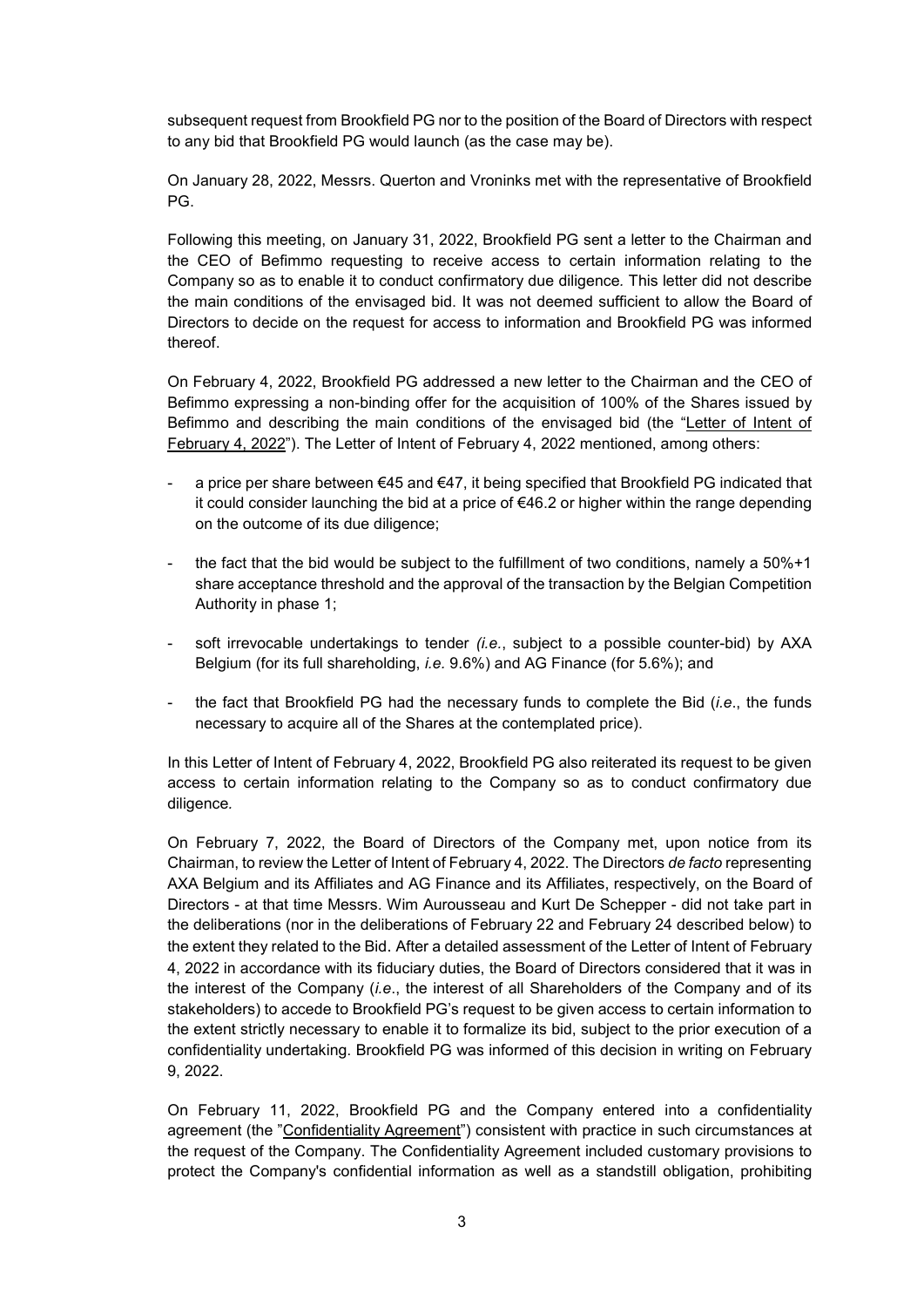Brookfield PG and its Affiliates from acquiring, directly or indirectly, any Shares for a period of 18 months, without prejudice to the right of Brookfield PG and its Affiliates to continue discussions with AXA Belgium and AG Finance regarding their irrevocable undertakings or the right of Brookfield PG to launch a public tender offer for the Shares (subject to prior written notice to the Company). The Confidentiality Agreement also included a non-compete and nonsolicitation undertaking by Brookfield PG and its Affiliates.

Following the conclusion of the Confidentiality Agreement, between February 14, 2022 and February 23, 2022, Brookfield PG conducted confirmatory due diligence on the Company. In this context, Brookfield PG and its advisors received access to a data room containing information regarding, *inter alia*, (i) financial estimates taking into account the portfolio rotation program, (ii) the portfolio in general (rents, net operating income per property, valuations and planned capex investments), (iii) the ZIN project (vendor due diligence report, budget), (iv) certain template lease agreements, $(v)$  the financing of the business and  $(vi)$  the status of the most important ongoing litigations. In addition, detailed information on the Company's new strategy (the six main objectives of which were announced by the Company on February 17, 2022, when it published its 202[1](#page-6-0) annual results<sup>1</sup>), as well as the long-term financial outlook resulting therefrom, were made available to Brookfield PG and its advisors in the data room on February 18, 2022 and presented to them by the CEO at a meeting held on February 23, 2022.

In parallel:

<span id="page-6-0"></span> $\mathbf{1}$ 

- several negotiation meetings were held between representatives of the Company and Brookfield PG regarding the terms and conditions of the bid contemplated by Brookfield PG;
- several meetings of the Company's Board of Directors were held to inform the Directors of the progress of the negotiations and to discuss the courses of action to be taken; and
- the Company's Board of Directors appointed Lazard SRL/BV and Lazard Frères SAS (together, "Lazard") as financial advisor to the Company in February 2022 in connection with Brookfield PG's approach, and requested it, among other things, to perform a financial valuation of the Company taking into account the Company's new strategy.

On February 24, 2022, Brookfield PG sent a second letter to Befimmo (the "Bid Letter of February [2](#page-6-1)4, 2022")<sup>2</sup>, in which it confirmed its intention to launch a public takeover bid for 100% of the Company's Shares at a price of €47.5 per Share. In the same letter, Brookfield PG asked the Company to confirm that the Company:

- would proactively support the Bid, including subject to its review of the Prospectus through a recommendation by a majority of the Company's directors in the Response Memorandum;
- would not tender the 1,442,476 Treasury Shares held by the Company; and
- would cooperate with Brookfield PG to enable it to appoint a majority of directors to the Company's Board of Directors upon completion of the Bid.

On February 24, 2022, the Company's Board of Directors met, upon notice from its Chairman, to review the Letter of Bid of February 24, 2022. Representatives of Lazard and the law firm

See page 22 of the Company's 2021 annual financial results available on the Company'[s website.](https://www.befimmo.be/sites/default/files/imce/publications/befimmo_sa_-_annual_results_2021_-_uk_-_final.pdf)

<span id="page-6-1"></span><sup>&</sup>lt;sup>2</sup> The letter is dated February 23 but was received on February 24 by Befimmo.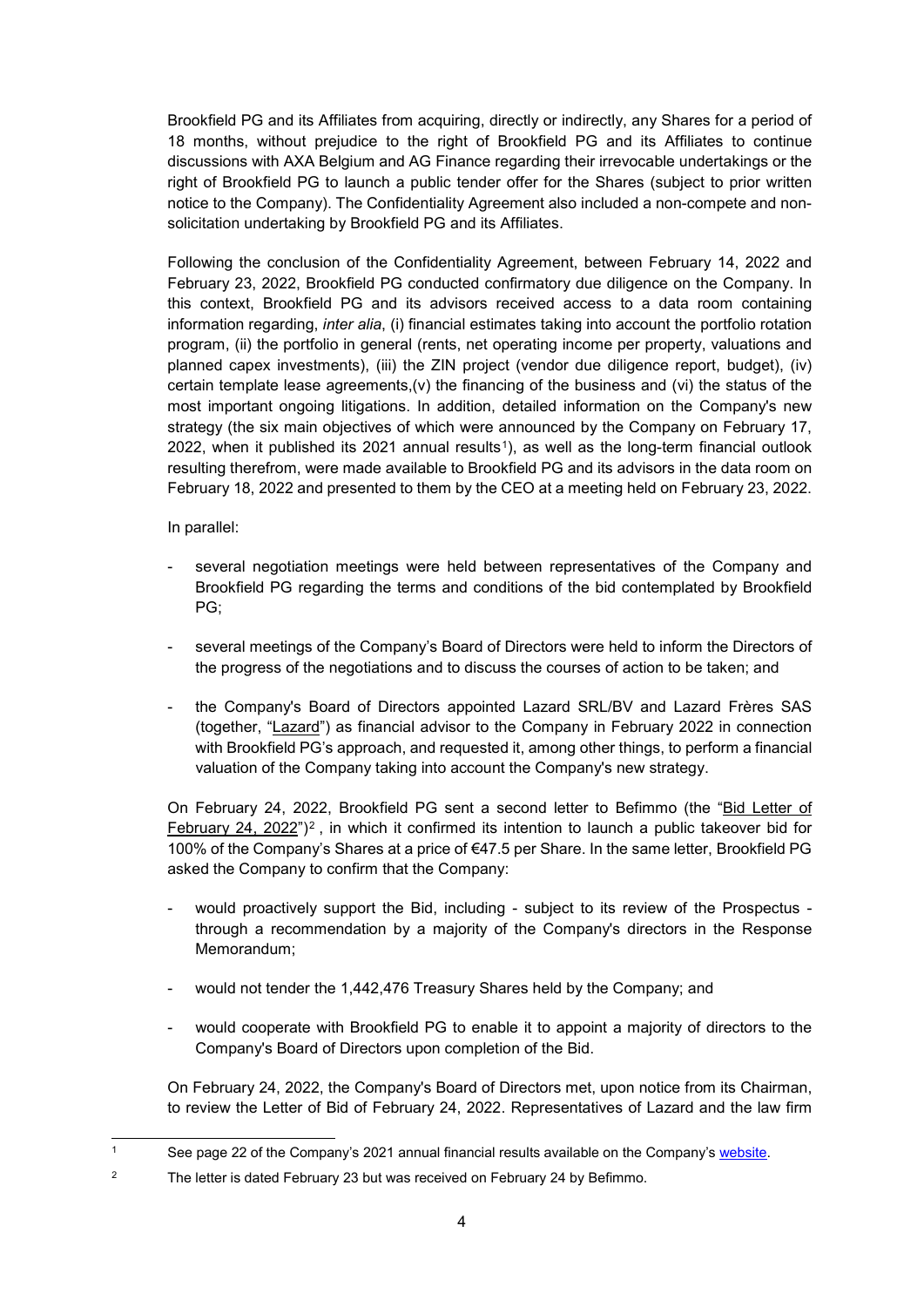Cleary Gottlieb Steen & Hamilton LLP, the Company's legal advisor, participated in this meeting. The representatives of Lazard presented the result of their valuation work. After a detailed assessment of the main terms of the Bid Letter of February 24, 2022 by the Board of Directors in accordance with its fiduciary duties, Befimmo confirmed its in-principle support for the Bid so that, subject to its review of the Prospectus and the individual fiduciary duties of the directors, it would use its best efforts (*obligation de moyens/middelenverbintenis*) to have its directors issue a positive recommendation of the Board of Directors to the Shareholders on the Bid in the the Response Memorandum. The Company also confirmed that it would not tender its Treasury Shares to the Bid.

On February 25, 2022, the Bidder, an Affiliate of Brookfield Asset Management, filed with the FSMA the notice required pursuant to article 5 of the Takeover Decree relating to the Bid, and Befimmo and the Bidder each published a press release announcing the launch of the Bid by the Bidder.

## <span id="page-7-0"></span>**5. DESCRIPTION OF THE BID**

#### <span id="page-7-1"></span>**5.1. Shares and Bid Price**

The Bid is for all Shares issued by the Company.

The Bid Price is €47.50 per Share.

The Bidder specifies in the Prospectus that the distribution of the balance of the dividend for financial year 2021 of €0.58 (which was approved by the ordinary general meeting of April 26, 2022 and which occurred on May 6, 2022) has no impact on the Bid Price.

#### <span id="page-7-2"></span>**5.2. Conditions of the Bid**

The Bid is subject to the condition precedent that the Bidder holds  $50\% + 1$  of the Shares, including the Shares acquired from AG Finance and AXA Belgium in execution of their soft irrevocable undertakings to tender.

The condition precedent is stipulated for the sole benefit of the Bidder, who alone may avail himself of it or waive it in whole or in part.

At the Announcement Date, the Bid was also subject to the condition of the Bid being approved in phase 1 by the Belgian Competition Authority. The Belgian Competition Authority has approved the transaction on May 6, 2022, so that this condition has now been fulfilled.

## <span id="page-7-3"></span>**5.3. Undertakings by AG Finance and AXA Belgium to tender all or part of their Shares to the Bid**

The Bidder states in the Prospectus that on February 2, 2022, the Bidder and the Supporting Shareholders (*i.e*., AG Finance and AXA Belgium) entered into an agreement regarding (i) the structure, filing, launch and conduct of the Bid, (ii) a soft irrevocable undertaking from AXA Belgium and AG Finance to tender respectively all and part of their Shares to the Bid and (iii) shareholders' agreement heads of terms regarding the (direct or indirect) stakes of the Bidder and AG Finance in Befimmo as of the Initial Settlement Date. The content of this agreement is described in section 5.3.1 of the Prospectus.

With respect to soft irrevocable undertakings, based on the information included in the Prospectus :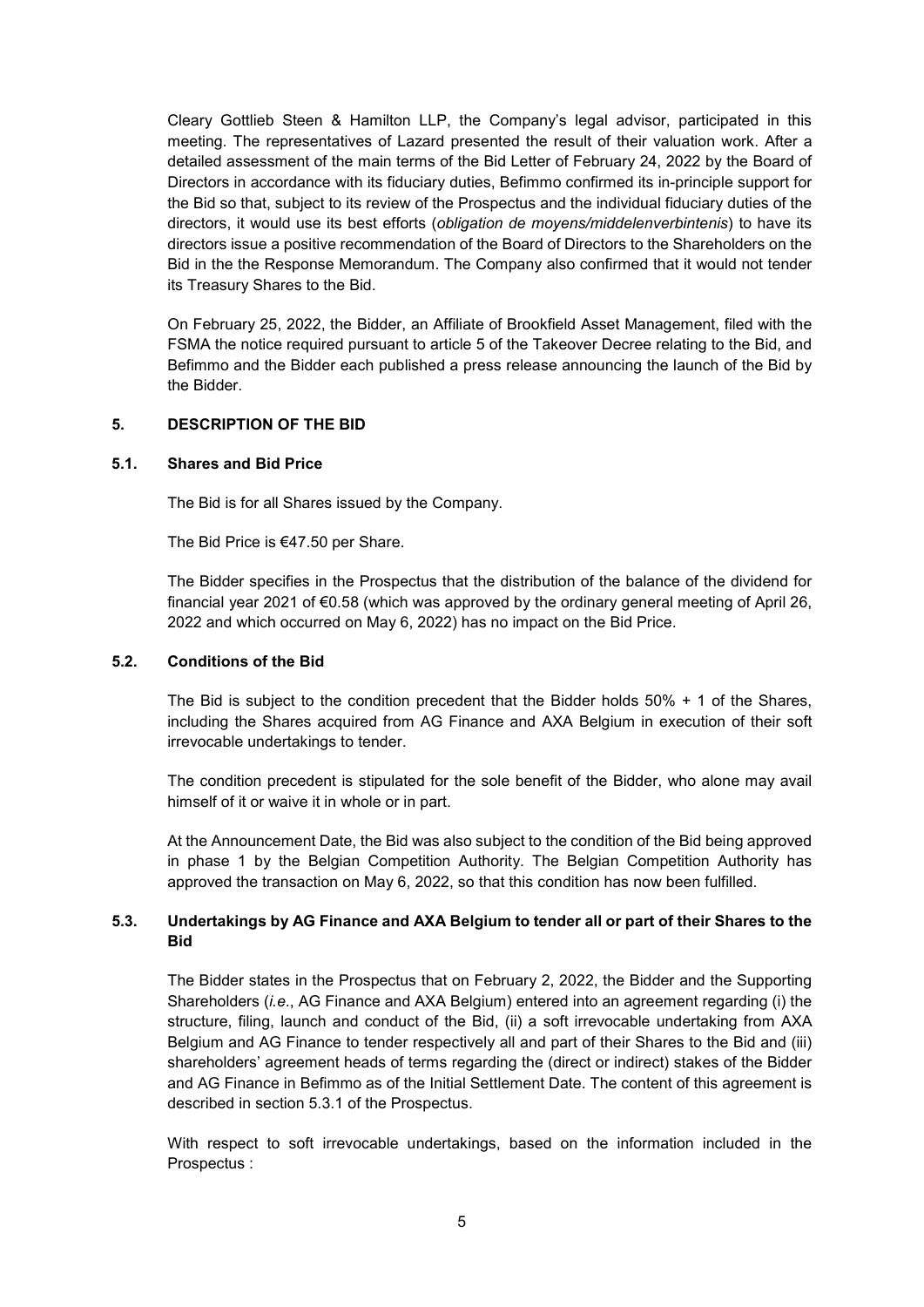- AG Finance has undertaken to tender 1,591,630 Shares (*i.e*., 5.6% of the Shares) directly held by it to the Bid; and
- AXA Belgium has undertaken to tender all of the 2,741,438 Shares (*i.e*., 9.6% of the Shares) directly held by it to the Bid.

Also according to the Prospectus, in the event of a counter-bid, the soft irrevocable undertakings of AG Finance and AXA Belgium lapse on the penultimate Business Day of the initial acceptance period of such counter-bid, unless the Bidder has prior thereto amended the terms of the Bid by way of a price increase in accordance with articles 37 and 38 of the Takeover Decree, which price increase must be at least 5% higher than the price of such counter-bid.

## <span id="page-8-0"></span>**6. ASSESSMENT OF THE BID BY THE BOARD OF DIRECTORS**

As mentioned in point [4](#page-4-1) above, prior to the announcement of the Bid, the Board of Directors confirmed to the Bidder, after a detailed assessment of the main terms of the Bid in accordance with its fiduciary duties, its in-principle support for the Bid, without prejudice to its obligation to assess the Bid in the Response Memorandum in accordance with the Takeover Act and the Takeover Decree, and subject to the individual fiduciary duties of the directors.

The Board of Directors has examined the impact of the Bid as described in the Prospectus on the interests of the Company, the Shareholders, the creditors and the staff, and has assessed the Bid in the manner described in this section in accordance with article 28, §1 of the Takeover Decree.

## <span id="page-8-1"></span>**6.1. Consequences of the Bid for the interests of the Company**

## **6.1.1. Context and objectives of the Bid**

## *6.1.1.1. Statements of the Bidder*

In the Prospectus, the Bidder presents the Bid as a unique opportunity to partner with the Company and collaborate with the management in creating one of Benelux' main players in leading platforms for prime office real estate. The Bidder indicates that it can achieve this objective through a strategic transition and repositioning of the Company's asset portfolio, supported by Brookfield as a majority shareholder in the public markets or as a private company. The background and objectives of the Bid are described in section 5.2 of the Prospectus.

## *6.1.1.2. The Board of Directors' views*

Brookfield has extensive experience and expertise in investing in and managing real estate, including office properties. Brookfield is a global alternative asset manager and one of the largest owners and operators of real estate.

The European office real estate sector currently is an important part of the strategy of the Brookfield group, which recently closed (with a participation rate of more than 90%) a takeover bid for the acquisition of 100% of the shares of alstria office REIT (the main assets of which are office buildings located in Germany) and announced a takeover bid for the acquisition of 100% of the shares of Hibernia REIT (the main assets of which are office buildings located in Ireland). The acquisition by the Bidder of a majority stake in Befimmo would be in line with this strategy, and the Bidder states in the Prospectus that it intends to invest significantly in the markets in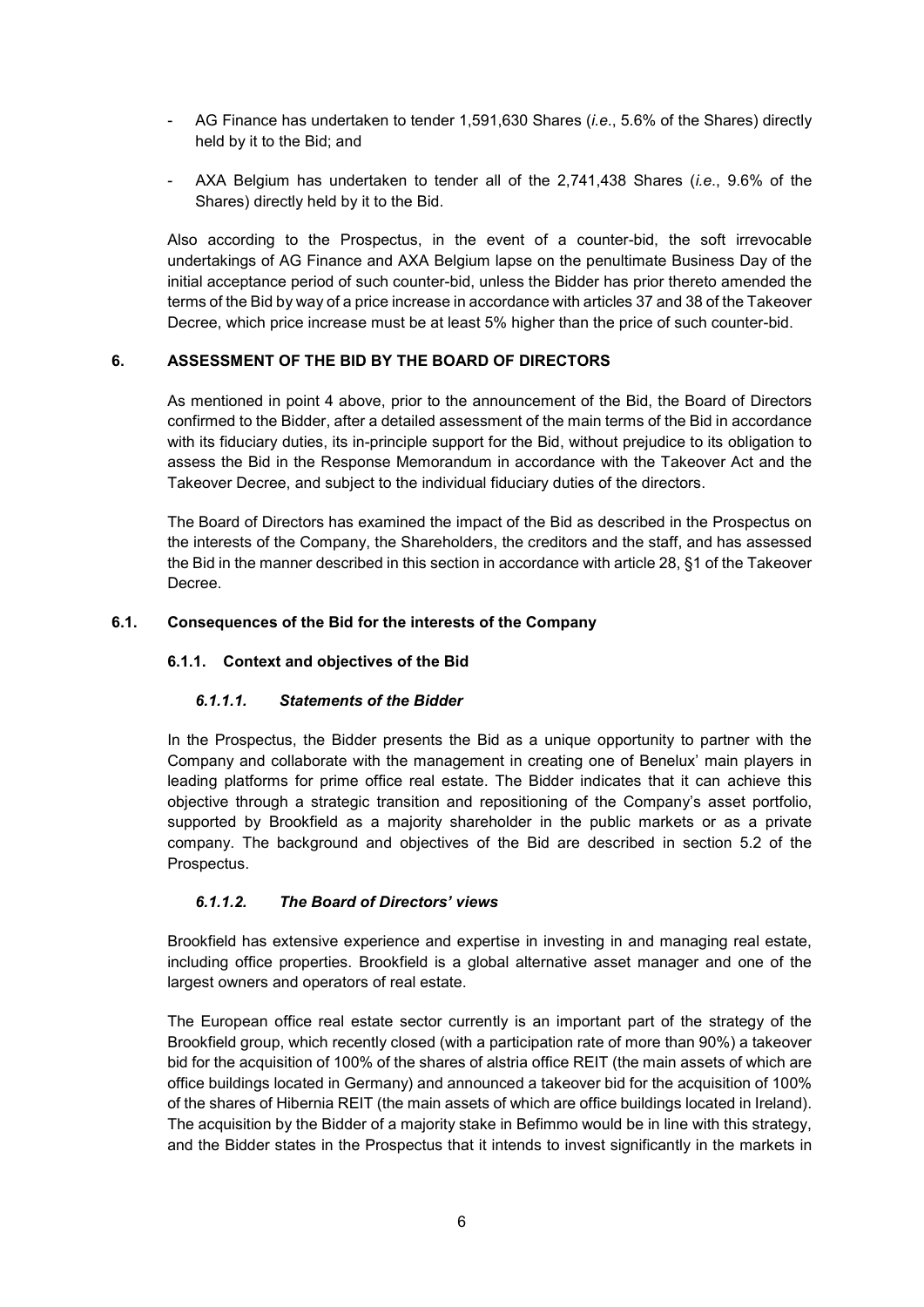which Befimmo is active (*i.e*., BeLux), as well as in other strategic markets such as the Netherlands, in the coming years.

Based on the information included in the Prospectus, the Board of Directors believes that the Bidder acquiring control over the Company has the potential to create significant levers to promote the Company's short- and long-term value and potential, by bringing not only Brookfield's experience and expertise, but also a stable shareholding that would foster the Company's development, in particular in the context of the evolving market for office real estate. With Brookfield as a majority shareholder and strategic partner, the Company will be better positioned in a larger market (Benelux) as an investor, developer and operator of real estate in the interest of its clients, employees and all other stakeholders.

## <span id="page-9-0"></span>**6.1.2. Regulatory status of the Company**

## *6.1.2.1. Statements of the Bidder*

In the Prospectus, the Bidder states that it prefers to continue the activities of the Company in the context of a transparent tax regime, either as a listed public real estate investment trust under Belgian law (*société immobilière réglementée/gereglementeerde vastgoedvennootschap)* (BE-REIT) or as a non-listed specialized real estate investment fund under Belgian law (*fonds d'investissement immobilier spécialisé/gespecialiseerde vastgoedbeleggingsfonds*) (FIIS/GVBF). The Bidder wishes to avoid that the Company becomes an ordinary company (whether listed or not) in order to keep the benefit of the tax transparency regime currently applicable to the Company as a public BE-REIT. The main differences between BE-REITs, FIIS/GVBF and ordinary companies are summarized in a table in section 5.2.3(I) of the Prospectus.

The Bidder's intentions with respect to the regulatory status of the Company depend on the number of Shares held by the Bidder after closing of the Bid, and can be summarized as follows:

| <b>Shares held by the Bidder</b><br>following the Bid | Regulatory status contemplated by the Bidder                                                                                                                                                                                                                                                     |
|-------------------------------------------------------|--------------------------------------------------------------------------------------------------------------------------------------------------------------------------------------------------------------------------------------------------------------------------------------------------|
| $< 50 \% + 1$                                         | If the Bidder waives the minimum acceptance threshold of<br>50% + 1 share, Befimmo's activities will be continued under<br>the public BE-REIT regime.                                                                                                                                            |
| Between $\geq 50 \% + 1$ and $\leq 70$<br>$\%$        | Befimmo's activities will be continued under the public BE-<br><b>REIT regime.</b>                                                                                                                                                                                                               |
| Between $> 70\%$ and $< 95\%$                         | Befimmo's activities will initially be continued under the<br><b>public BE-REIT regime, and the Bidder will have, in its</b><br>capacity of promoter, the obligation to ensure a free float of<br>30%, subject, according to the Bidder, to the benefit of a<br>transitional period of one year. |
|                                                       | At the end of this one-year transitional period:                                                                                                                                                                                                                                                 |
|                                                       | If the Bidder has dropped below the 70% threshold -<br>$\bullet$<br>which it will try to do in first instance, if it slightly exceeds<br>the 70% threshold at the end of the Bid, by inviting                                                                                                    |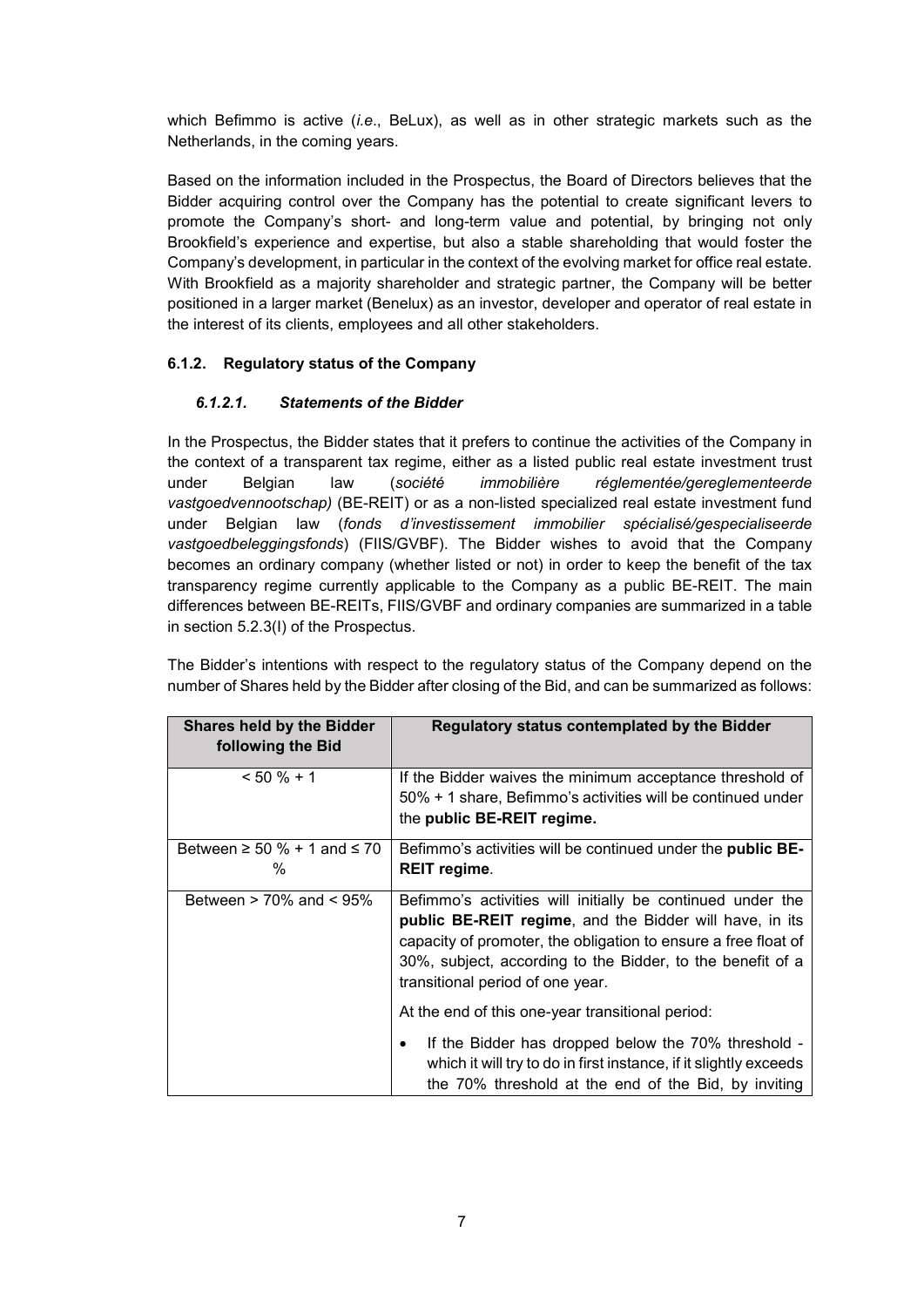|              | Befimmo to annul the Treasury Shares <sup>3</sup> -, Befimmo's<br>activities will be continued under the public BE-REIT<br>regime.<br>If the Bidder has reached the 95% threshold - which it<br>$\bullet$<br>will try to do in first instance, assuming it exceeds the<br>70% threshold at the end of the Bid, by launching a<br>public buy-out offer -, the Bidder will carry out a<br>squeeze-out (simplified or not). In this case, Befimmo's<br>activities will then be continued under the FIIS/GVBF<br>regime.                                                                                                                                                                                                                                                                                                                                                                                                                                                                                                                                                                                                                                                                                                                                                                                                                                                                                                                                                          |
|--------------|-------------------------------------------------------------------------------------------------------------------------------------------------------------------------------------------------------------------------------------------------------------------------------------------------------------------------------------------------------------------------------------------------------------------------------------------------------------------------------------------------------------------------------------------------------------------------------------------------------------------------------------------------------------------------------------------------------------------------------------------------------------------------------------------------------------------------------------------------------------------------------------------------------------------------------------------------------------------------------------------------------------------------------------------------------------------------------------------------------------------------------------------------------------------------------------------------------------------------------------------------------------------------------------------------------------------------------------------------------------------------------------------------------------------------------------------------------------------------------|
|              | If the Bidder has not dropped below the 70% threshold<br>٠<br>or has not reached the 95% threshold (as the case may<br>be), the Bidder will propose to the Shareholders to<br>implement a so-called "alternative scenario". Subject to<br>compliance with the tax and regulatory rules then in<br>force, and upon obtaining a favorable tax ruling, the<br>Bidder will favor one of the two following alternative<br>scenarios: (i) the transfer of the Company's business to<br>a new institutional BE-REIT company followed by the<br>liquidation of the Company, in which case the Shares<br>held by the Shareholders will be exchanged for<br>certificates of shares relating of that new company<br>which will run the Company's business under the<br><b>FIIS/GVBF</b><br>regime<br>(following<br>simultaneous<br>a<br>of the institutional BE-REIT into a<br>conversion<br>FIIS/GVBF); or (ii) any other reasonable option<br>available to the Bidder. If neither of these two<br>alternative scenarios is possible at that point in time, the<br>Bidder will as a last resort propose to the Shareholders<br>to renounce to the BE-REIT status, and Befimmo's<br>activities will, subject to the approval thereof by the<br>general meeting, be continued under the status of an<br>ordinary listed company. The implementation of any<br>of these three scenarios will be preceded by a public<br>buy-out offer (followed, as the case may be, by a<br>squeeze-out). |
| $\geq 95 \%$ | The Bidder will proceed with the Squeeze-out and<br>Befimmo's activities will be continued under the FIIS/GVBF<br>regime.                                                                                                                                                                                                                                                                                                                                                                                                                                                                                                                                                                                                                                                                                                                                                                                                                                                                                                                                                                                                                                                                                                                                                                                                                                                                                                                                                     |

<span id="page-10-0"></span>

<sup>&</sup>lt;sup>3</sup> The Bidder indicates in the Prospectus that it could in this case also envisage to sell part of its Shares in order to drop below the threshold, if it is able to do so at a purchase price not lower than the Bid Price. However, the Bidder does not intend to sell any Shares if it has to accept a price below the Bid Price. Furthermore, the Bidder indicates that even if it only slightly exceeds the 70% threshold, it could also (i) decide to launch a public buy-out offer if it would deem it reasonable to reach the 95% threshold on the basis of an analysis of the shareholding structure then remaining rather than trying to reinstate the free float, (ii) conclude that it does not deem it reasonable to take measures to again drop below the 70% threshold or (iii) come to the conclusion that the measures to again drop below the 70% threshold will not have led to the desired result.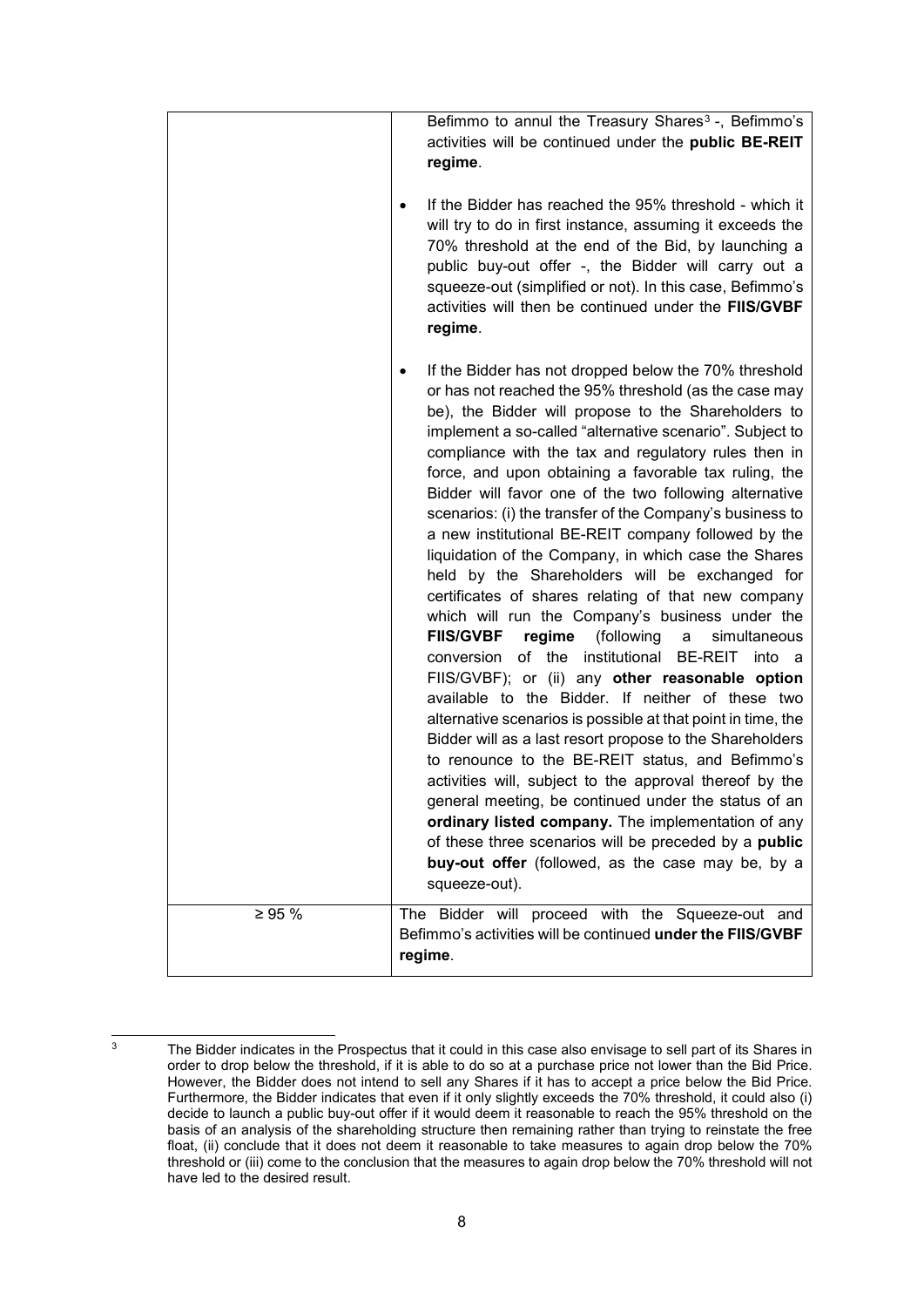Reference is made to Section 5.2.3 of the Prospectus for a detailed description of these scenarios and, more generally, of the Bidder's intentions.

## *6.1.2.2. The Board of Directors' views*

As a preliminary matter, the Board of Directors notes that the soft irrevocable undertakings entered into by AG Finance relates to part of its shareholding (*i.e*., 5.6% of the Shares, out of a total of 9.3%). According to the information that was communicated to Befimmo, AG Finance has undertaken vis-à-vis the Bidder to comply with a standstill obligation on its residual shareholding of 3.5% of the Shares, which it will therefore not tender to the Bid. In addition, the Bidder indicates in the Prospectus that it considers to request AG Finance to negotiate an agreement to act in concert in the context of a public buy-out offer if this would enable it to carry out a squeeze-out.

## 6.1.2.2.1. Public BE-REIT

Continuing the Company's activities as a BE-REIT would be a scenario of "going concern" for the Company and therefore would not materially affect its interests. The Company would retain its current tax status and remain subject to BE-REIT regulations.

## 6.1.2.2.2. Non-listed FIIS/GVBF

The Bidder contemplates to continue the Company's activities under the FIIS/GVBF regime in two main scenarios:

- on the one hand, in the event that the Bidder manages to reach the 95% threshold alone or in concert, in which case it intends to launch a squeeze-out;
- on the other hand, in the event that the Bidder, alone or in concert, exceeds the 70% threshold and does not manage, within a period of one year, to drop below the 70% threshold or to reach the 95% threshold (as the case may be), in which case it intends to implement a so-called alternative scenario aiming at continuing to operate Befimmo's activities under the FIIS/GVBF regime (after having temporarily adopted the status of an institutional BE-REIT).

As explained in section [6.2.2](#page-14-0) below, the implementation of the aforementioned alternative scenario would have significant consequences on the interests of the Shareholders who would decide not to tender their Shares to the Bid. Furthermore, the implementation of this scenario would require - in addition to decisions of the general meeting - decisions of the Board of Directors, which will have to be analyzed and taken in light of the Company's corporate interest. Finally, the Board of Directors does not express any opinion on the compliance of this scenario with applicable laws, and notes that it will be implemented in compliance with the then in force tax and regulatory rules and upon obtaining a favorable tax ruling.

Subject thereto, the Board of Directors notes that the conversion of the Company into a FIIS/GVBF would have a positive effect on the interests of the Company in that it would offer certain advantages to the Company. The Company would be subject to a less stringent regulatory regime than that applicable to a public BE-REIT, whilst the tax regime that would apply after having adopted the new FIIS/GVBF status would remain similar to the tax regime that currently applies to the Company as a public BE-REIT.

Transitioning to the FIIS/GVBF status would nevertheless require restructuring the Company's portfolio. Therefore, the Bidder intends in this case to proceed, on the one hand, with the sale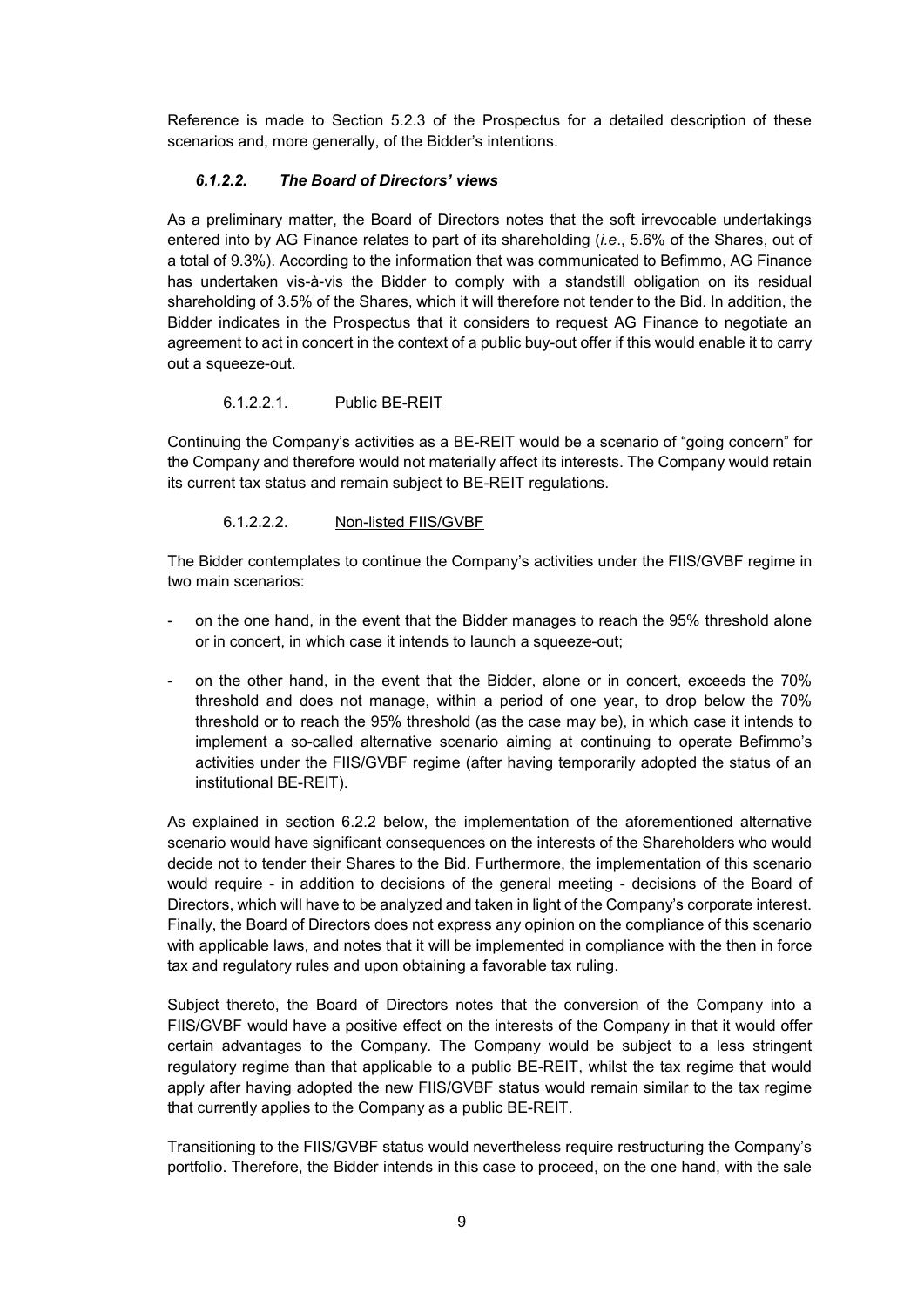of the shares held by the Company in the operational companies of the Befimmo group to a company affiliated to the Bidder (or to another transaction leading to a similar economic result) and, on the other hand, to the conversion into the status of FIIS/GVBF of the Company's subsidiaries which currently have the status of institutional BE-REIT. These transactions would ensure that the Company's activities can be conducted in compliance with applicable regulatory requirements and the Bidder intends to ensure that they are tax neutral. This envisaged restructuring would result in the exit of certain assets from the Company's portfolio to a company affiliated to the Bidder and would therefore change the current scope of the Company's activities.

Finally, as a FIIS/GVBF cannot be listed, the Shares would no longer be listed on a stock exchange. This would imply that the regulatory framework applicable to listed companies would cease to apply to the Company, which would represent time and cost savings for the Company. While this would result in the loss of the Company's direct access to capital markets, the Bidder's intentions are based on its ability to draw on the resources and credit of Brookfield. As the Bidder is an acquisition vehicle, the Board of Directors assumes that the Bidder will have access to the financing necessary to implement its business plan with the support of Brookfield.

## 6.1.2.2.3. Ordinary company

The renunciation to the BE-REIT status by the Company - which would require a decision of a general meeting approved by a majority of 80% of the votes cast - would result in the Company losing the benefit of the current tax transparency regime (the Company would be subject to corporate income tax at the ordinary rates and with an ordinary taxable basis). It would therefore have a material adverse effect on the interests of the Company (as well as, as explained in section [6.2.2](#page-14-0) below, on the interests of the shareholders who decide not to tender their shares to the Bid).

This scenario is, however, only envisaged by the Bidder as a last resort and will only be proposed by the Bidder if any other reasonable option proves not to be feasible. The Bidder further acknowledges in the Prospectus that it would not be in the interest of the minority Shareholders or the Company (as long as other alternatives are available). Its implementation is therefore considered unlikely by the Board of Directors and does not justify to call into question its general assessment of the Bid.

For the sake of completeness, the Board of Directors notes that this scenario would also entail that the Company would no longer be subject to the regulatory requirements applicable to public BE-REITs, which would result in more flexibility (but which would not offset the other unfavorable consequences resulting from this scenario).

## **6.1.3. Restructuring of the Company in connection with its future external financing**

## *6.1.3.1. Statements of the Bidder*

Regardless of the size of its shareholding after closing of the Bid and the future regulatory status of Befimmo, the Bidder intends to proceed with a restructuring of the Befimmo group in order to optimize its financing structure and to execute the business plan of the Bidder. The main objective of this restructuring would be to separate the assets currently held by the Company and its subsidiaries into three or four groups: (i) stabilized assets, (ii) strategic assets, and (iii) development assets (which would, as the case may be, be separated in turn into assets (a) under construction and (b) under pre-development). This reorganization is described in section 5.2.3(IV)(A) of the Prospectus.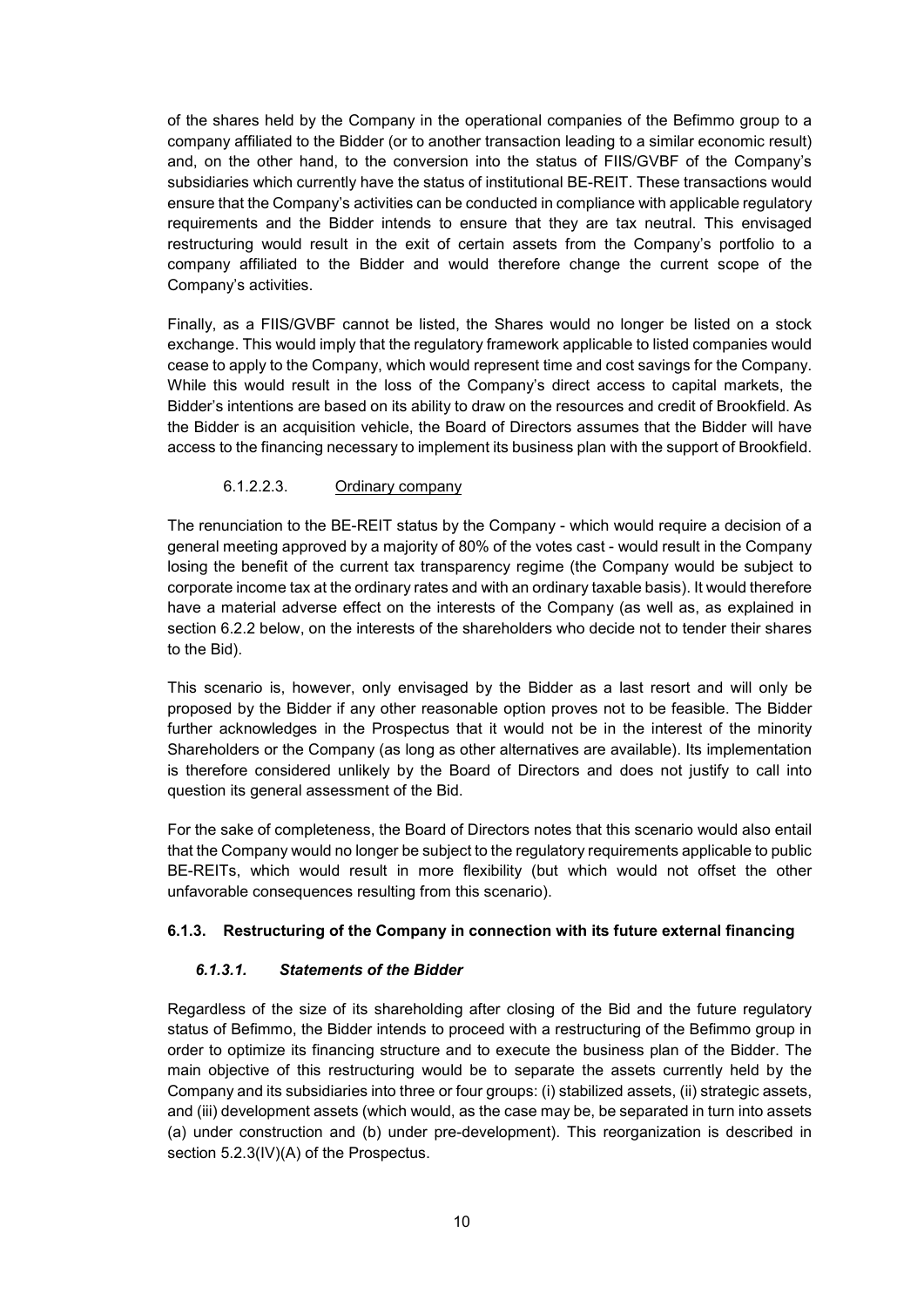Provided that the Bidder obtains the required majorities at the general meeting, such reorganization would be achieved in different steps, including (i) a demerger of Fedimmo into three or four entities (the regulatory status of which remains to be confirmed), (ii) a contribution by Befimmo of all its assets to a new subsidiary which would have the status of a FIIS/GVBF or an institutional BE-REIT and (iii) a demerger of this new subsidiary into three or four entities (the regulatory status of which remains to be confirmed). However, the Bidder indicates that the reorganization could also be carried out differently. In addition, if it did not meet the required majorities at the general meeting, the Bidder would consider other options to implement this reorganization, including contractual techniques that would seek to limit the financing parties' recourse to different pools of assets.

## *6.1.3.2. The Board of Directors' views*

As the reorganization of the Company's assets into several groups of assets would allow the Bidder to better achieve its objectives and would be tax neutral, it should have a positive impact on the Company's interests. These different groups of assets would also reflect the Company's new units of operational activities, which would provide greater clarity on the different angles of the Bidder's strategy.

In addition, the envisaged reorganization would enable the Bidder to optimize its financing structure by putting in place specific financing adapted to each type of assets, taking into account their characteristics (life cycle, time horizon, etc.) and the risks associated thereto. The restructuring could also have a positive effect on the liquidity of the various asset categories (by facilitating their disposal, as the case may be).

## <span id="page-13-0"></span>**6.2. Consequences of the Bid for the interests of Shareholders**

## **6.2.1. Price**

## *6.2.1.1. Statements of the Bidder*

The Bid Price is €47.50 per Share. The justification of the Price by the Bidder is set out in section 5.1.4 of the Prospectus.

According to the Bidder, as the Bid is structured as an offer in cash, the primary and immediate benefit of the Bid for the Shareholders is to receive the Bid Price and the premium implied by such price over various trading prices of the Shares of the Company.

## *6.2.1.1. The Board of Directors' views*

The Company has appointed Lazard to prepare a fairness opinion on the Bid Price (the "Fairness Opinion"). Lazard did not act as an independent expert pursuant to articles 20 to 23 of the Takeover Decree and its Fairness Opinion was prepared exclusively for the benefit of the Board of Directors.

Lazard issued its Fairness Opinion on May 18, 2022. This opinion is based on customary valuation methods for this type of transaction and concludes that, as of such date, the Bid Price is fair, from a financial point of view, to the Shareholders.

Moreover, the Board of Directors points out that, although the Bid Price is lower than the historical levels of the Befimmo Share price that prevailed before the trading price of the Shares dropped significantly following the beginning of the COVID-19 crisis (which had a lasting negative impact on the office real estate market), it implies a premium of 51.8% over the closing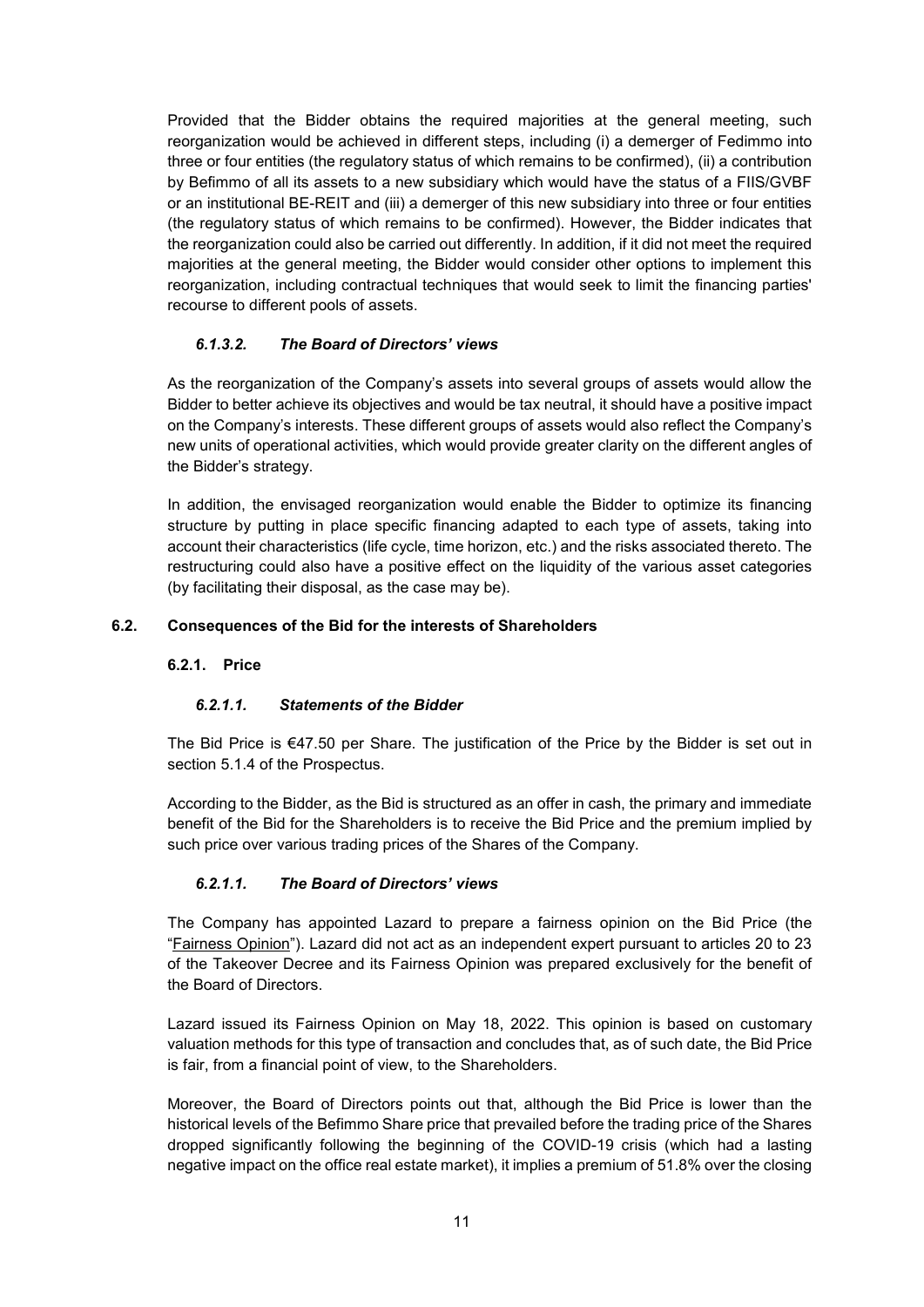stock market price of €31.30 on February, 24 2022 (*i.e*., immediately before the announcement of the Bid).

In addition, the Board of Directors highlights the following regarding the Bid Price:

- AXA Belgium and AG Finance have undertaken to tender all or part of their Shares to the Bid. The fact that these two long-standing shareholders of the Company, that are important players in the real estate market and are well informed about the prospects of the market and of the Company, considered the Bid Price to be attractive, is a relevant consideration in the assessment of the fairness of the Bid Price by the Board of Directors.
- The Bid Price represents an increase of  $\epsilon$ 0.5 per Share compared to the highest amount of the indicative price range given by Brookfield in its Letter of Intent of February 4, 2022 and of €1.3 compared to the estimated price of €46.2 indicated by the Bidder in the same Letter, reflecting the outcome of the negotiations with the Bidder prior to the launch of the Bid.
- As a general matter, the Bid Price provides Shareholders with immediate and certain liquidity for the Shares they hold.

In light of the detailed justification of the Bid Price set forth in the Prospectus and the conclusion of the Fairness Opinion, and based on the additional observations of the Board of Directors set forth above, the Board of Directors is of the opinion that the Bid Price for the Shares represents a fair price for the Shareholders.

## <span id="page-14-0"></span>**6.2.2. Consequences of a decision not to tender - Regulatory status of the Company and liquidity**

## *6.2.2.1. Statements of the Bidder*

The Bidder's intentions with respect to the regulatory status of the Company, which also has a direct impact on the liquidity of the Shares, differ depending on the number of Shares held by the Bidder after closing of the Bid and are summarized in section [6.1.2](#page-9-0) above.

## *6.2.2.1. The Board of Directors' views*

## 6.2.2.1.1. Public BE-REIT

Keeping the public BE-REIT status of the Company would to a large extent be a scenario of "going concern" for the Shareholders who would decide not to tender their Shares to the Bid and it would therefore not significantly affect their interests. The Company would remain listed and would continue to benefit from the transparency tax regime applicable to BE-REITs. In addition, the Company would still present a risk profile reflecting the regulatory framework applicable to BE-REITs.

This being said, the Board of Directors draws the attention of Shareholders who would decide not to tender their Shares to the Bid to the fact that the volume of trading in the Shares on Euronext Brussels is likely be lower following the Bid, considering the controlling interest that the Bidder would own, which would make the Shares less liquid and could impact their value.

## 6.2.2.1.2. Non-listed FIIS/GVBF

The alternative scenario envisaged by the Bidder to continue to operate the Company's activities under the FIIS/GVBF regime in the event that it does not manage to reach the 95%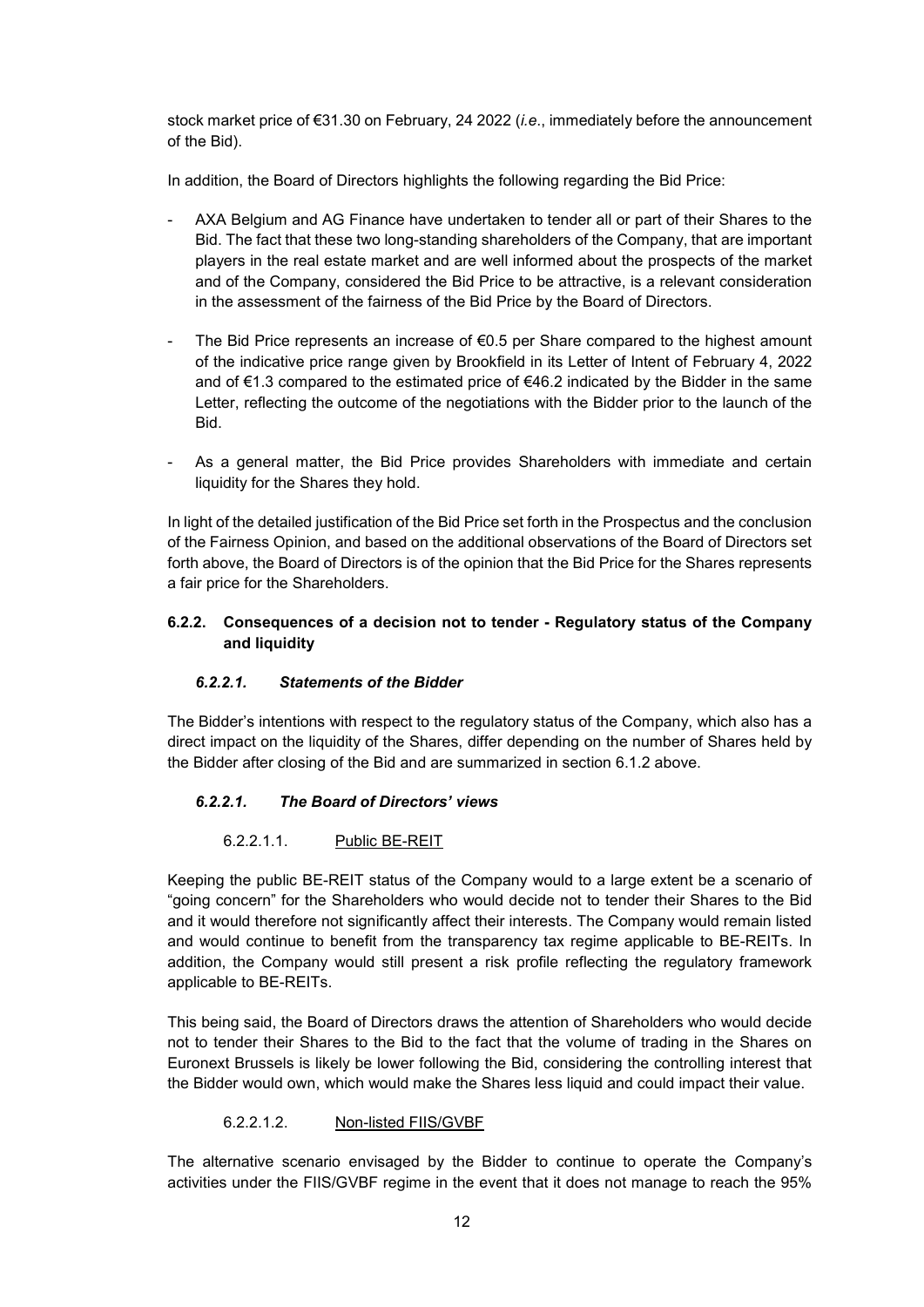threshold or to restore a free float of 30% (as the case may be), would affect the interests of Shareholders who decide not to tender their Shares to the Bid.

At the end of the restructuring envisaged by the Bidder to implement said alternative scenario, the Shareholders who would decide not to tender their Shares to the Bid would own certificates issued by a foundation and representing the shares of a new company under the FIIS/GVBF regime, to which all of the Company's assets and liabilities would have been contributed. This alternative scenario would therefore change the nature of the investment of the relevant Shareholders, who would own unlisted securities the value of which could be negatively impacted. With the exception of eligible investors who would exchange their certificates against shares of the FIIS/GVBF, the Shareholders would, moreover, not be able to exercise the political rights attached to the FIIS/GVBF shares, as they would be exercised by the aforementioned foundation, and would be deprived from the good governance assurances that the status of BE-REIT and of listed company give them. According to the Board of Directors, this scenario would therefore likely adversely affect the interests of the Shareholders of the Company. Like the Bidder, it draws the attention of the Shareholders who would not tender the Shares to the Bid to the fact that they should they take into consideration the potential impact of the envisaged restructuring on their investment and verify whether it still corresponds to their risk profile and investment policy.

This said, the Board of Directors points out that the Shareholders who would not have tendered their Shares to the Bid would have, prior to the implementation of this scenario, the possibility to sell their Shares in the context of a buy-out offer which the Bidder undertakes not to launch at a price lower than the Bid Price – subject to taking into account, as the case may be, certain justified adjustments (for example taking into account the value already distributed to the Shareholders after closing of the Bid) - at the time of which the Bidder would announce its intention to implement the alternative scenario if it is unable to proceed with a squeeze-out at the end of this public buy-out offer. In addition, in order to limit the potentially negative consequences of the alternative scenario for Shareholders who would retain Shares at the end of the aforementioned public buy-out offer, the Bidder considers to put in place accompanying measures as well as certain liquidity mechanisms offering an "exit" to Shareholders. In particular, the Bidder undertakes to act as purchaser of all certificates relating to the shares of the subsidiary that would be offered for sale at any point in time and held by non-eligible investors, at a price based on criteria similar to those underlying the Bid Price, adapted to the situation of the Bidder and its subsidiaries at that time. The resulting quasi-guaranteed liquidity (subject to counterparty risk) would partly compensate for the absence of listing of the Shares.

In light of these considerations, the Board of Directors believes that the alternative scenario envisaged by the Bidder, even though it would adversely affect the interests of the Shareholders who would decide not to tender their Shares to the Bid, does not justify to call into question the general assessment of the Bid by the Board of Directors.

Furthermore, the Board of Directors recalls that the implementation of this scenario would require - in addition to decisions by the general meeting - several decisions by the Board of Directors, which will have to be analyzed and taken in the light of the Company's corporate interest, that it does not express an opinion as to the compliance of this scenario with the applicable regulations and that it will be implemented in compliance with the tax and regulatory rules then in force and upon obtaining a favorable tax ruling.

Finally, the Board of Directors draws the attention of the Shareholders to the fact that, if the aforementioned alternative scenario could not be implemented due to then in force tax or regulatory rules or because a favorable tax ruling could not be obtained, the Bidder reserves the right to consider and proceed with alternative restructurings of the Company or its group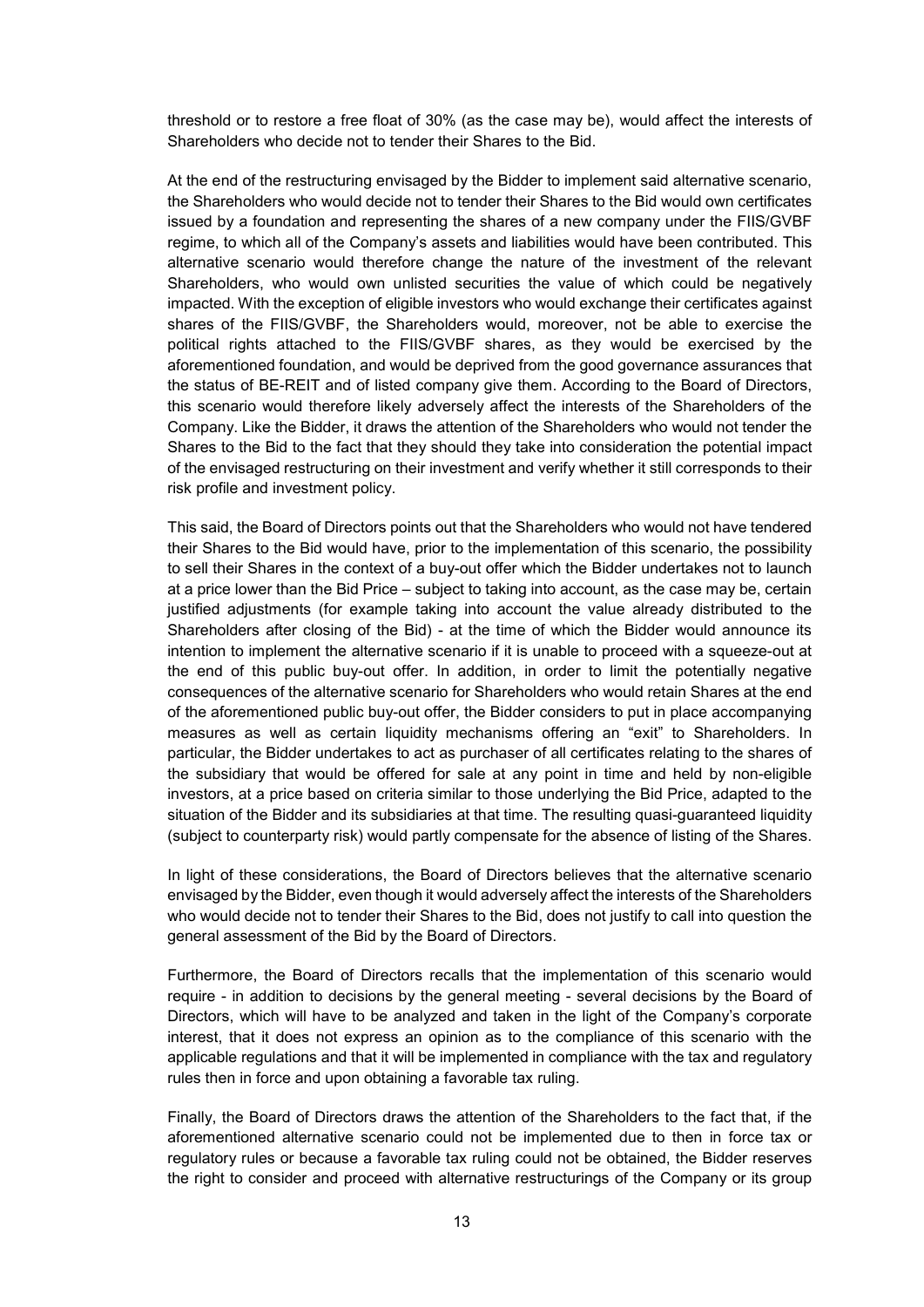structure or any other reasonable alternative scenario in order to achieve its objectives, in any event in compliance with applicable rules and subject to obtaining a favorable tax ruling and preceded by a public buy-out offer.

## 6.2.2.1.3. Ordinary company

The renunciation to the BE-REIT status and the adoption by the Company of an ordinary company status would have significant adverse effects on the interests of the Shareholders, considering the loss of the benefit of the transparent tax regime (the Shareholders who cannot benefit from the regime of definitively taxed income would have to bear the taxation of their dividends in addition to the taxation of the results already borne at the level of the Company itself). The Bidder does not exclude, moreover, to further refocus the real estate portfolio and/or to refinance the Befimmo group to the extent that the Company, as an ordinary company, would no longer have the obligations of portfolio diversification and maximum debt ratio in accordance with the BE-REIT regulations, which could further negatively impact the profitability of the Shares.

However, this scenario is only envisaged by the Bidder as a last resort and it will only propose it if any other reasonable option proves not to be feasible. Its implementation, which will in any event be preceded by a buy-out offer, is therefore considered unlikely by the Board of Directors and as not justifying to call into question its general assessment of the Bid.

# **6.2.3. Consequences of a decision not to tender - Governance**

# *6.2.3.1. Statements of the Bidder*

The Bidder states that if it acquires control over the Company, it intends for the majority of the members of the Board of Directors of the Company to be appointed among persons that it will designate as the majority shareholder. In addition, certain additional governance principles will apply, depending on the regulatory status of Befimmo after the Bid. These principles are described in section 5.3.1(V) of the Prospectus. They reflect in particular the "terms of reference" of a shareholders' agreement concluded between the Bidder and AG Finance, which will retain a stake in the Company after the Bid, as well as certain negotiated governance rights.

# *6.2.3.2. The Board of Directors' views*

In general, the Board of Directors draws the attention of the Shareholders to the fact that, following the Bid, the governance structure of the Company will be changed to reflect the Bidder's majority shareholding in the Company. The Bidder will have a majority on the Board of Directors and thus a decisive influence on its strategy.

In the event that the Company retains a public BE-REIT status or remains listed as an ordinary company, the Company would remain subject to the governance requirements applicable to listed companies (and, if applicable, BE-REITs). Compared to the current situation, the Board of Directors would be composed of a majority of directors appointed by the Bidder, while AG Finance would retain a representative on the Board of Directors and would, in addition, have the possibility to designate an observer. The Board of Directors would be composed of three independent directors (compared to five independent directors - out of a total of nine directors - today).

In the event that the Company's Shares cease to be traded on Euronext Brussels, the governance structure of the Company (or the entity carrying on its business) will change further from the current situation, as the Company would no longer be subject to the regulatory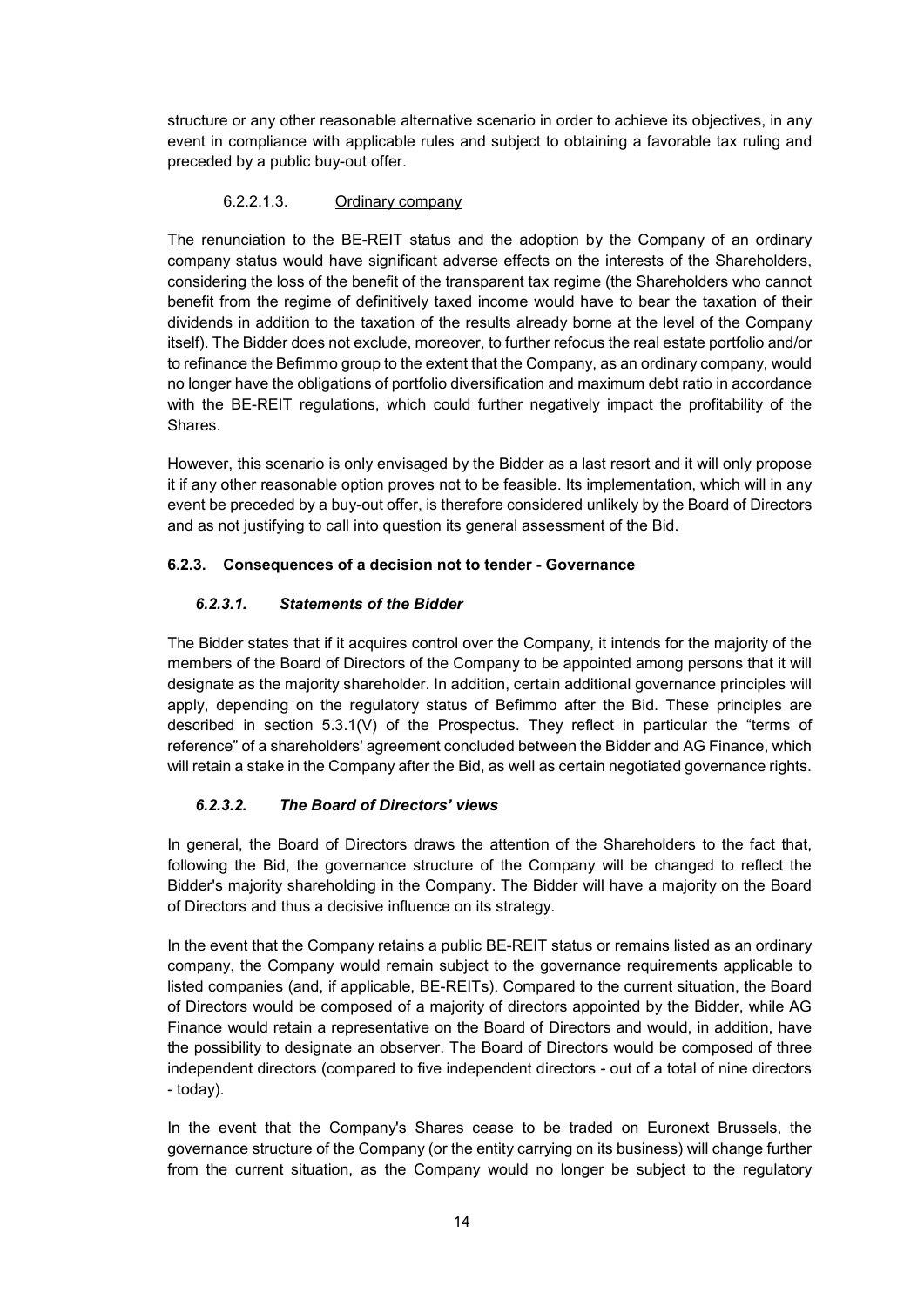framework applicable to BE-REITs and listed companies. In particular, the Board of Directors would not include any independent directors.

In this respect, the Board of Directors notes that, should the Bidder implement the alternative scenario which would involve a delisting of the Shares of the Company (following its liquidation), this governance structure would result in the Board of Directors of the newly incorporated company not including any independent directors, even though the Shareholders who have decided not to tender their Shares to the Bid would still have an economic interest either as holders of foundation certificates or as direct shareholders (for those eligible to request the exchange of their certificates in shares). Even though the management body of the foundation would be composed exclusively of independent directors, the foundation itself would have no representative at the level of the above-mentioned company (unlike AG Finance, which would retain a representative, even though the foundation would hold a larger stake than AG Finance). The Board of Directors draws the attention of the Shareholders to the fact that this governance structure would likely adversely affect the interests of the minority Shareholders compared to the current situation.

## **6.2.4. Consequences of a decision not to tender - Dividend policy**

## *6.2.4.1. Statements of the Bidder*

It appears from the Prospectus that the Bidder intends, regardless of the regulatory status of the Company after the Bid, to maintain a dividend policy substantially in line with past practice *(i.e*., the regime applicable to, and dividend policy typically pursued by, a BE-REIT), as long as it does not hold all the Shares of the Company and as long as the undertaking related thereto in the shareholders' agreement heads of terms entered into between the Bidder and AG Finance remain in force<sup>4</sup>. This said, the Bidder states that there is no certainty that the current amount of the dividend in euros would be maintained upon completion of the Bid, since the refinancing of the debt and the restructuring of the real estate portfolio, as well as the intended investments, are factors likely to limit the available net profit, which would mechanically reduce the dividend (this being likely to happen in particular in the first years following the closing of the Bid, depending on market conditions and the execution speed of the strategy).

## *6.2.4.2. The Board of Directors' views*

The Board of Directors draws the attention of the Shareholders to this last statement of the Bidder, which suggests that the return on the Share could be negatively impacted after the Bid and is therefore relevant in the assessment of their decision whether or not to tender their Shares to the Bid.

## <span id="page-17-0"></span>**6.3. Consequences of the Bid for the interests of creditors**

## **6.3.1. Statements of the Bidder**

The Bidder declares in the Prospectus that it envisages refinancing the activities of the Befimmo group, depending on the possible exercise by certain creditors of their rights in the framework of the Bid, which could result in the early repayment of certain existing external debts and/or in an increase of the current debt ratio of the group. It specifies that this debt ratio will not necessarily increase, but that even if it does, in case Befimmo retains the status of BE-REIT, the legal limit for the debt ratio of 65% will be complied with (and if the debt ratio were to exceed

<span id="page-17-1"></span><sup>4</sup> According to the Prospectus, the terms of reference of the shareholders' agreement (i) cease to apply to any Shareholder at the moment he/she no longer holds Befimmo Shares and (ii) have a fixed duration of 10 years, with tacit renewal for new consecutive periods of 10 years.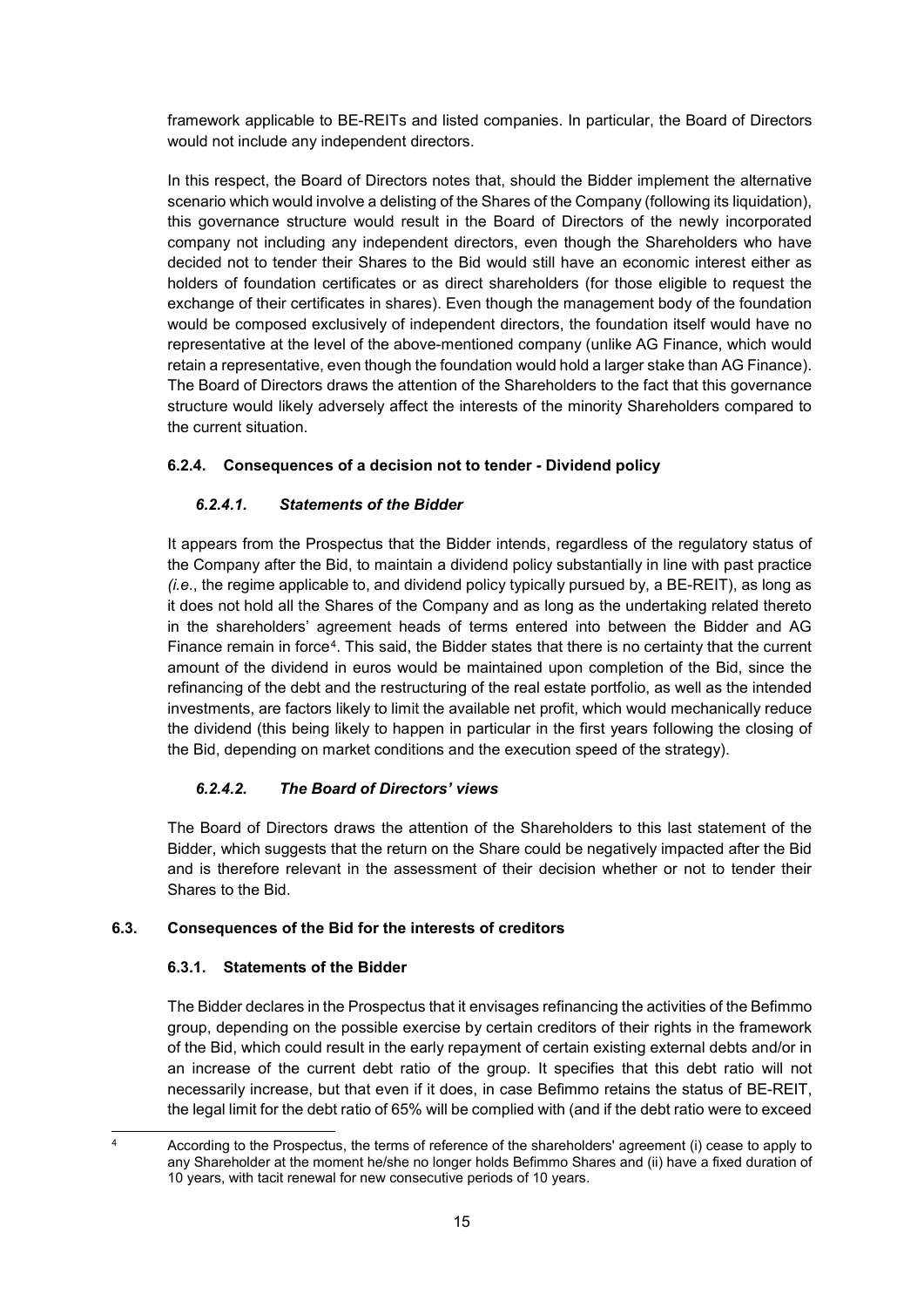50%, the measures intended to prevent it from exceeding 65% would be described in a financial plan).

For the remainder, the Prospectus does not specifically address the anticipated impact of the Bid on creditors.

## **6.3.2. The Board of Directors' views**

The Bidder, an acquisition vehicle incorporated for the purpose of the Bid, is an indirect subsidiary of Brookfield, a leading global alternative asset manager with a strong and stable financial structure. It is financed by the BSREP IV fund, which is sponsored by Brookfield.

The Bidder's intentions are based on its ability to draw on the resources and credit of Brookfield. As the Bidder is an acquisition vehicle, the Board of Directors assumes that the Bidder will have access to the financing necessary to implement its business plan with the support of Brookfield.

Taking into account the above, the Board of Directors believes that the Bid should not have a significant adverse impact on the position of the creditors of the Company (nor, more generally, on the solvency of the Company), in particular in view of the value generating potential of the Bidder's business plan (see section [6.5](#page-19-0) below).

The Bidder has also taken the necessary measures to ensure continuous and uninterrupted financing of the Company in the event that certain creditors would require early repayment of their receivables upon closing of the Bid, in particular by arranging bridge financing.

## <span id="page-18-0"></span>**6.4. Consequences of the Bid for the interests of staff**

## **6.4.1. Statements of the Bidder**

The Bidder declares that, as of the date of the Prospectus, it does not intend to amend the general terms and conditions of employment within Befimmo.

It indicates that the restructuring of the Company envisaged by the Bidder is likely either to result in the transfer of the employment contracts of the employees of the Befimmo group to existing or future subsidiaries of Befimmo (or of the Bidder), or, as the case may be, to other Affiliates of the Bidder, or to result in the transfer of the shares of various entities of the Befimmo group which are employers to other entities of the Befimmo group or to other Affiliates of the Bidder. This transfer would take place while respecting the existing conditions of employment and seniority of the relevant employees.

The Bidder also indicates that the possible transfer of the operating companies to a sister entity of the Bidder could result in the functional separation of the employees of the operating companies from the rest of the Befimmo group. The separation of the portfolio into different groups of assets could also result in the transfer of the employees whose function is dedicated (in majority if applicable) to activities linked to a certain group of assets to the entities operating this group of assets. However, the Bidder's intention remains to preserve a centralized management of the group's portfolio even after the separation of the assets, which could be done by activating one of the holding companies to be created at the time of the restructuring, and/or by setting up service contracts between different entities of the group.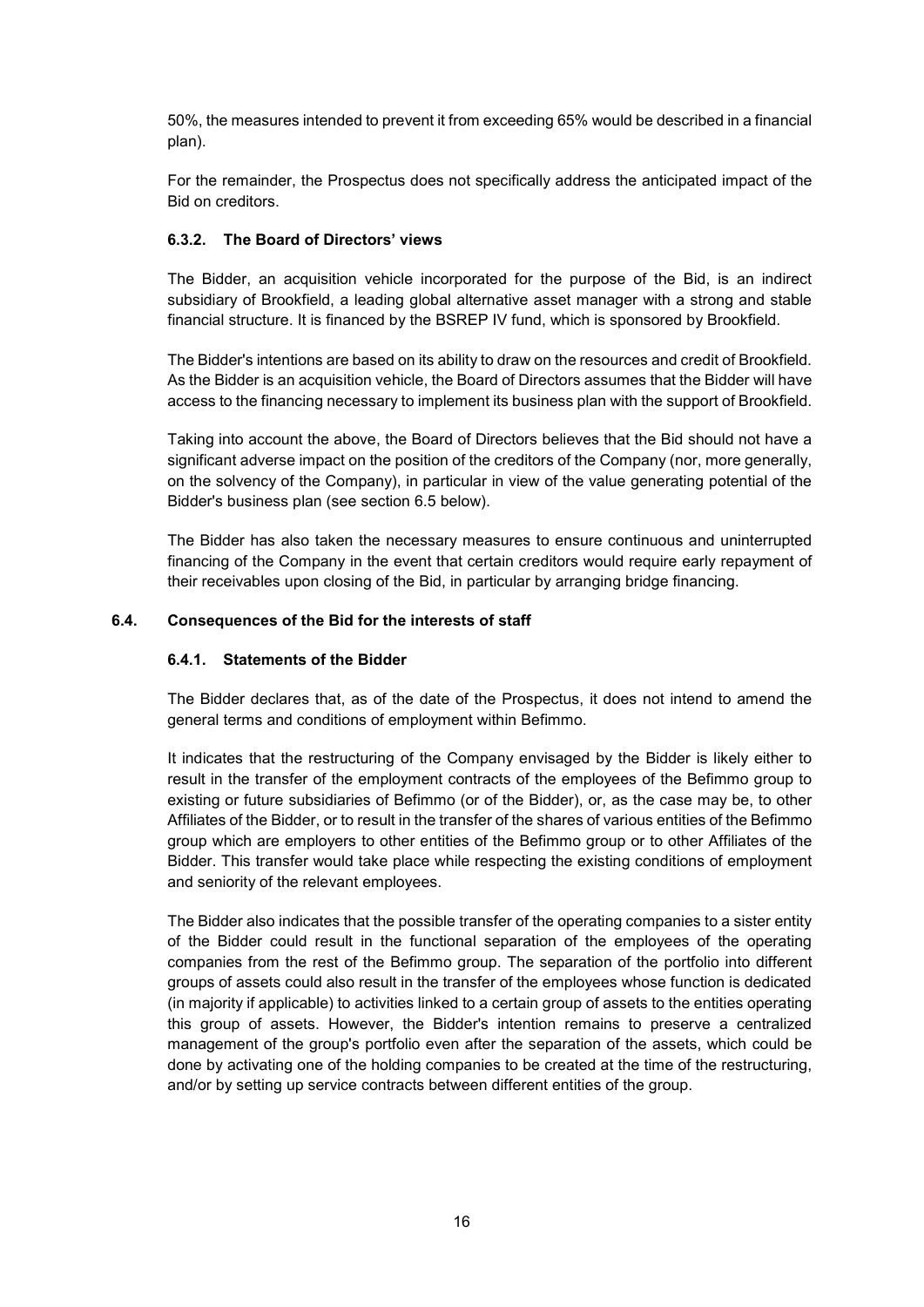## **6.4.2. The Board of Directors' views**

On the basis of the information included in the Prospectus, the Board of Directors believes that the Bid should not have a negative impact on the interests of the Company's employees, as the Bidder adopts a strategy of continuity in this respect.

The Bidder has a favorable view of the existing corporate culture and the contribution of the management and staff to the success of the Company, and recognizes their qualities and experience as well as their key role in the development and continuation of Befimmo's activities.

The Board of Directors also notes that the Bidder values maintaining the existing employment conditions, also in the event of possible transfers of employment contracts to a company of the Befimmo group or a company affiliated to the Bidder which would be decided upon in the context of the envisaged restructuring. The preservation of the centralized management of the Company's portfolio, even after these restructurings, will as a general matter limit the impact on the personnel following the acquisition by the Bidder of control over the Company.

## <span id="page-19-0"></span>**6.5. Assessment of the Bidder's strategic plans**

## **6.5.1. Statements of the Bidder**

The Bidder details its strategic plans for the Company in Section 5.2.2 of the Prospectus. Its strategy focuses on three main initiatives, namely:

- Proactive asset management to focus the portfolio on larger, centralized assets, including (i) refocusing the Company's portfolio on offices in prime locations in the ten largest cities in Belgium and the Grand Duchy of Luxembourg, particularly those with the greatest potential for value creation, and (ii) continuing the Company's strategy of disposing of mature and stabilized assets with a low-risk investment profile and disposing of smaller assets in secondary locations. The Bidder intends to refocus the Company's asset base over a 36-month period, with the objective of stabilizing the platform within five years, and then to further expand the Company through value-adding acquisitions and investments;
- Strengthening Befimmo's capabilities by capitalizing on Brookfield's best practices and network, including implementing a proactive leasing strategy with a focus on capital expenditures and improvements in line with tenant demands to drive rental growth over maximizing occupancy; and
- Preparing the Company for future growth, aiming to create an operating structure that allows Befimmo to evolve from a portfolio of build-to-core prime office assets in Belux to a larger office platform in the Benelux, that is able to perform additional acquisitions in the medium term (including in the Netherlands, which would expose Befimmo to new markets) and recycle capital effectively to continue adding value.

Further details on the Bidder's strategy (and the business plan) are included in Appendix II of the Prospectus, which also compares it with the strategy of the current management of the Company. In this respect, the Bidder indicates that it has a vision aligned with that of the current management and that it would work closely with the CEO to finalize its strategic plan and implement it.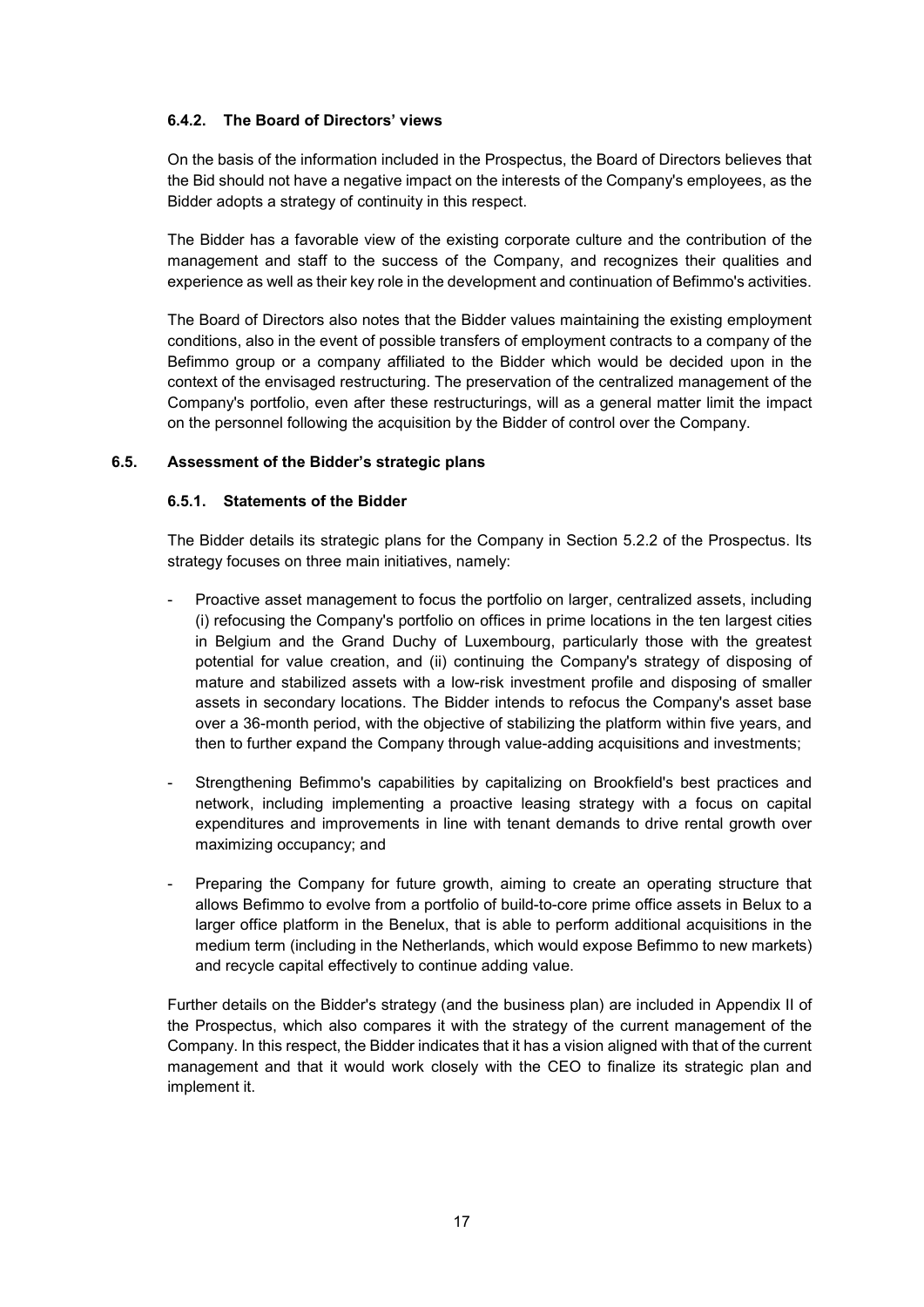## **6.5.2. The Board of Directors' views**

On February 17, 2022, the Company announced a transformational initiative designed to add value by investing, developing and operating high-quality, sustainable office and mixed-use properties in Belux's key economic, academic and research centers.

The Company has set six strategic objectives to achieve this transformation initiative<sup>[5](#page-20-0)</sup>:

- Organization in an activity-based operational model with the creation of three separate business lines: investor, operator and developer. This new model will allow greater transparency on each activity and a limitation of development risks, keeping the latter to a maximum of 10% of the balance sheet over the next few years;
- Commitment to sector diversification in order to further limit exposure to traditional office buildings, to increase the share of multifunctional work and living projects and to develop residential projects in the medium term, aiming at a split of activity of 80% work and 20% flex & life hubs (including coworking) and residential;
- Footprint adjustment by developing an inner-city approach and reducing exposure to noncore locations;
- Proactive portfolio management by accelerating the asset rotation plan through the sale of buildings considered mature and non-strategic and the creation of value in the portfolio through a smart and sustainable investment strategy. Eventually, the portfolio should be composed of about 30 buildings, with an average size of 20,000 m² per building;
- Client centric organization with the operator business line. The objective is to create a real proximity with the users of the buildings and to be able to meet all their needs, with the continued development of service real estate: offices, coworking spaces (Silversquare) and inspiring meeting spaces (Sparks) as well as a consulting unit dedicated to office design. By 2025, the total Silversquare coworking surface is expected to reach 85,000 sqm, while Sparks would represent 2,400 sqm in a first location (4 other cities have been identified);
- Disciplined financial management, aiming at transparent financial reporting and KPIs for each business line, optimizing overhead costs and improving operating margins.

The Bid, which - as indicated in section [4](#page-4-1) above - follows in-depth discussions between the parties, fits within the framework of the new strategic plan's six objectives, and will create important levers to unlock long-term potential. This will enable Befimmo to better position itself, in a broader market (Benelux), as a leading real estate investor, developer and operator, in the interest of its customers, employees and all other stakeholders.

The strategy presented by the Bidder in the Prospectus and the current strategy of the Company converge towards a common vision. The objectives of both the Bidder and the current management team take into account the evolving real estate market, particularly with respect to office properties, and are intended to guide the Company's strategy accordingly. The Bidder's strategic plans are comparable with those of the current management on most key initiatives, such as concentrating assets in prime locations and key cities, expanding complementary

<span id="page-20-0"></span> $\overline{5}$ 

Described on pages 17-18 of the 2021 Annual Financial Report available on the [Company's website](https://www.befimmo.be/sites/default/files/imce/publications/befimmo_annualfinancialreport_2021_uk.pdf) and summarized by the Bidder in the Prospectus.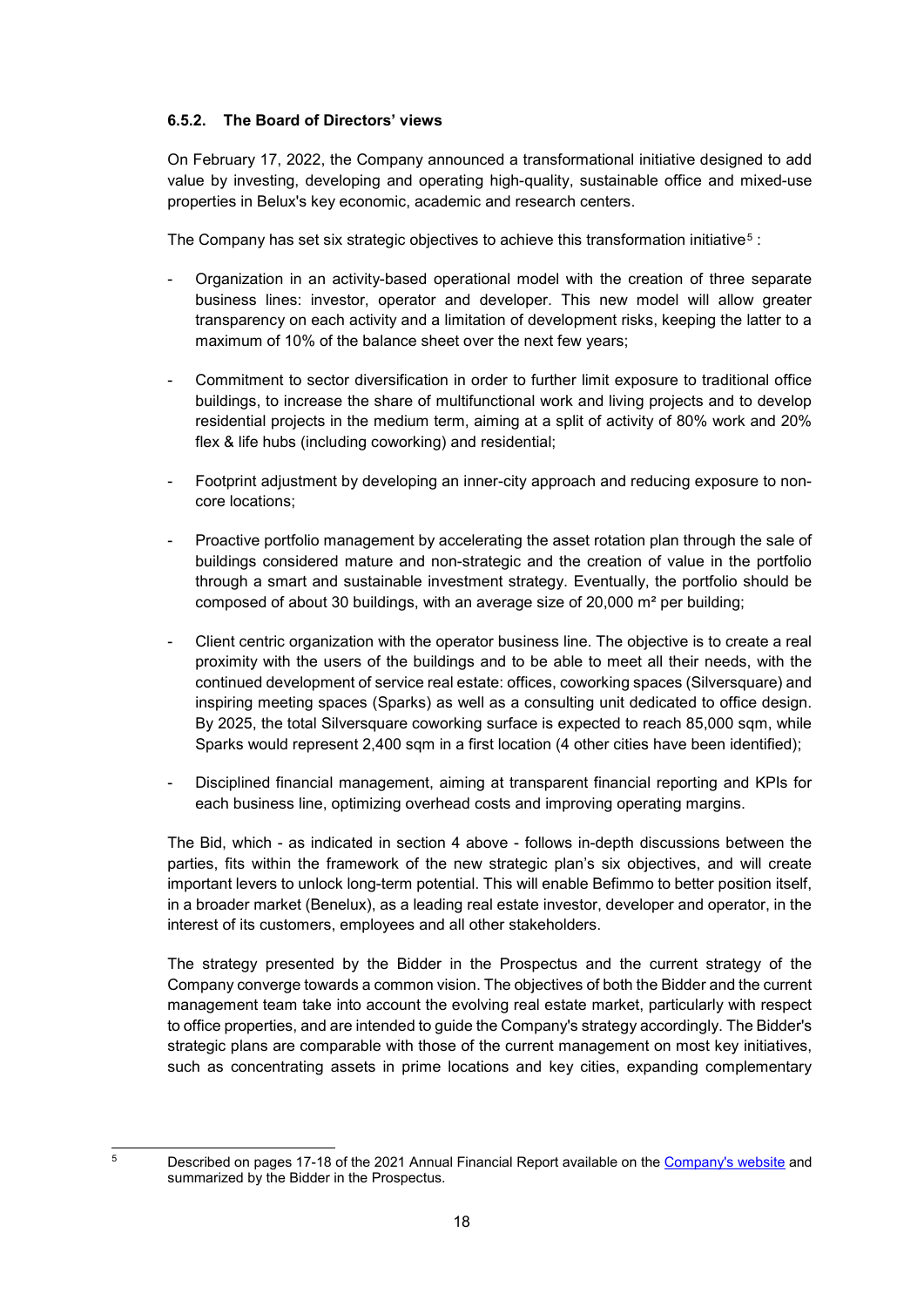operating businesses on the Silversquare and Sparks model, aiming for pragmatic rotation, and shifting the portfolio to new asset classes with growth potential.

Nevertheless, the Board of Directors notes, like the Bidder notes in the Prospectus, that the Bidder used different methodologies than the Company's management in establishing its strategy, and that certain aspects of the Bidder's strategy therefore deviate from the strategy announced by the Company, in particular in order to take into account potential synergies and Brookfield's network in the real estate sector.

The Board of Directors is of the opinion that despite some differences, the Bidder's vision and the plan announced by Management are generally aligned, which should favor the development of the Company's activities in the medium and long term and has the potential to generate value for the Company.

#### <span id="page-21-0"></span>**6.6. Overall assessment of the Bid and recommendation to Shareholders**

In view of the main elements of assessment presented in this section [6](#page-8-0) and in particular (i) the Bid Price and (ii) the strategic plans of the Bidder, the Board of Directors has unanimously decided to support the Bid and to advise its Shareholders to tender their Shares to the Bid.

It draws the attention of the Shareholders to the risks associated with a decision not to tender in the event that the Bidder reaches the 70% threshold without reaching the 95% threshold, as summarized above.

## <span id="page-21-1"></span>**7. DECLARATION OF INTENT FOR SHARES HELD BY DIRECTORS AND PERSONS** *DE FACTO* **REPRESENTED BY SUCH DIRECTORS**

As of the date of the Response Memorandum, the following Shares are held by the members of the Board of Directors and by the Shareholders represented *de facto* on the Board of Directors of the Company, and the relevant persons have made the following declarations in this respect:

- Mr. Vincent Querton declares (i) that he does not hold any Shares and (ii) that he does not, *de facto*, represent a Shareholder;
- Mr. Jean-Philip Vroninks declares (i) that he holds 1,250 Shares and that he intends to tender them to the Bid and (ii) that he does not, *de facto*, represent a Shareholder;
- Ms. Sophie Goblet declares (i) that she does not hold any Shares and (ii) that she does not, *de facto*, represent a Shareholder;
- Ms. Sophie Malarme-Lecloux declares (i) that she does not hold any Shares and (ii) that she does not, *de facto*, represent a Shareholder;
- Mrs. Anne-Marie Baeyaert declares (i) that she does not hold any Shares and (ii) that she does not, *de facto*, represent a Shareholder;
- Mr. Etienne Dewulf declares (i) that he does not hold any Shares and (ii) that he does not, *de facto*, represent a Shareholder;
- Mr. Alain Devos declares (i) that he does not hold any Shares and (ii) that he does not, *de facto*, represent a Shareholder;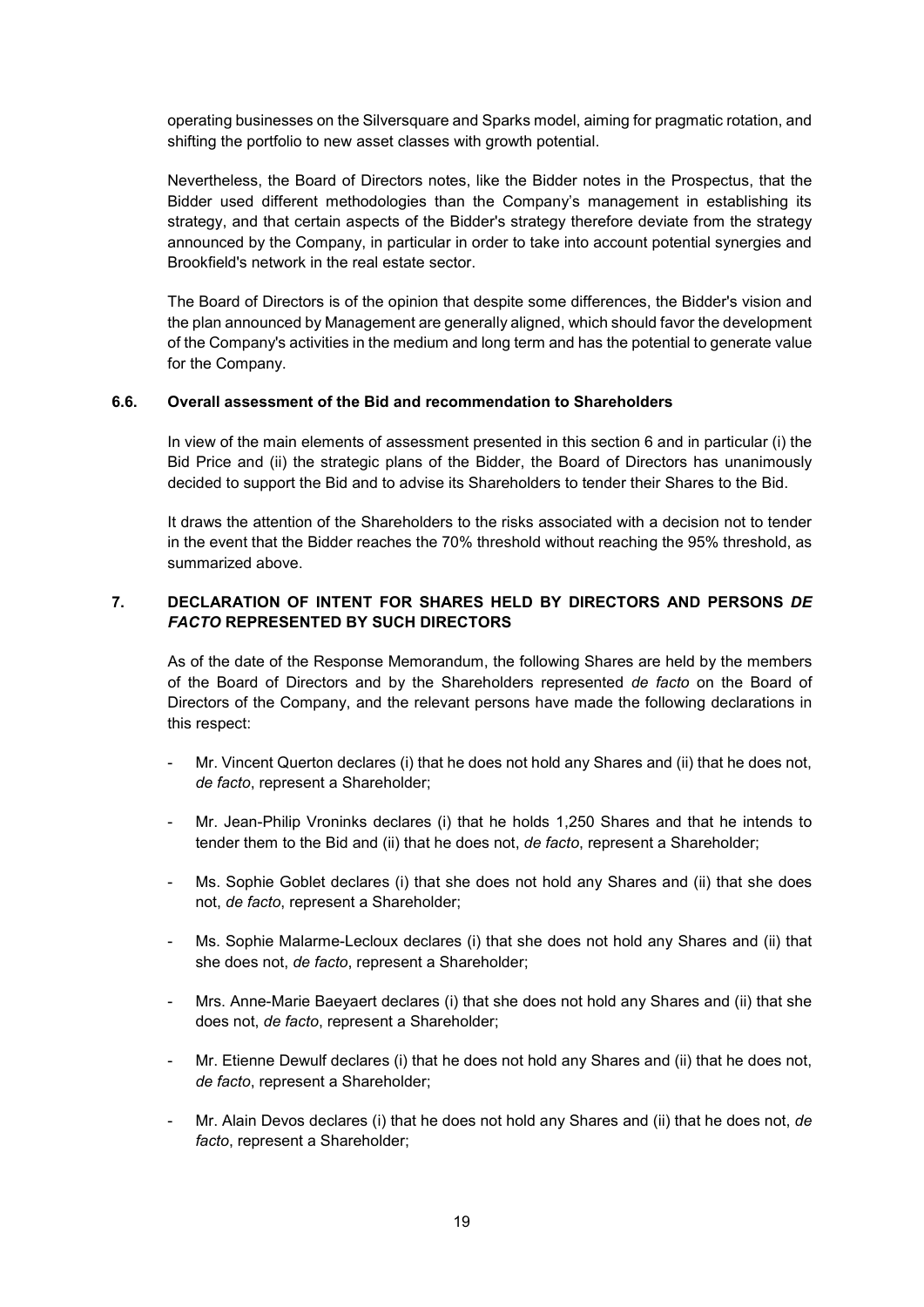- Mr. Philippe de Martel declares (i) that he does not hold any Shares and (ii) that he represents, *de facto*, AXA Belgium and its Affiliates which will tender 2,741,438 Shares (*i.e*., 9.6% of the Shares) to the Bid;
- Mr. Amand Benoît D'Hondt declares (i) that he does not hold any Shares and (ii) that he represents, *de facto*, AG Finance and its Affiliated Companies which will tender 1,591,630 Shares (*i.e.*, 5.6% of the Shares) to the Bid and will retain 1,049,417 Shares (*i.e*., 3.7% of the Shares). By retaining a minority stake, AG Real Estate aims at maintaining a local anchorage and facilitating the transition.

## <span id="page-22-0"></span>**8. APPLICATION OF APPROVAL CLAUSES AND PRE-EMPTION RIGHTS**

The Company's articles of association do not contain any provisions limiting the transferability of the Shares or requiring approval for the transfer of the Shares to which the Bid relate. Moreover, to the knowledge of the Board of Directors, there are no preferential rights granted on these Shares.

#### <span id="page-22-1"></span>**9. INFORMATION TO EMPLOYEES OF THE COMPANY**

The Company does not have a works council. In accordance with articles 42 and 43 of the Takeover Act, the Board of Directors informed its employees when the Bid was made public and provided them with the Prospectus when it was made public.

#### <span id="page-22-2"></span>**10. MISCELLANEOUS PROVISIONS**

#### <span id="page-22-3"></span>**10.1. Responsible persons**

The Company, as represented by its Board of Directors, is responsible for the information contained in this Response Memorandum. The composition of the Board of Directors is set forth in Section [2.](#page-3-4)

The Company, represented by its Board of Directors, declares that, to the best of its knowledge, the information contained in this Memorandum is in accordance with the facts and contains no omission likely to affect its import.

## <span id="page-22-4"></span>10.2. **Approval by the FSMA**

The Response Memorandum was approved by the FSMA on May 31, 2022, in accordance with article 28, §3 of the Takeover Act.

This approval does not imply any assessment or judgment by FSMA of the merits and quality of the Bid.

No other authority has approved the Response Memorandum.

#### <span id="page-22-5"></span>**10.3. Forward-looking statements**

The Response Memorandum contains statements, outlooks and estimates regarding the expected future performance of the Company, its subsidiaries or affiliates and the markets in which they operate. Some of these statements, outlooks and estimates are characterized by the use of terms such as (but not limited to): "believes", "thinks", "expects", "anticipates", "seeks", "would", "plans", "contemplates", "calculates", "may", "will", "remains", "wishes", "understands", "would", "intends", "relies on", "attempts", "estimates", "believes", as well as similar expressions, the use of the future tense or the use of the conditional tense.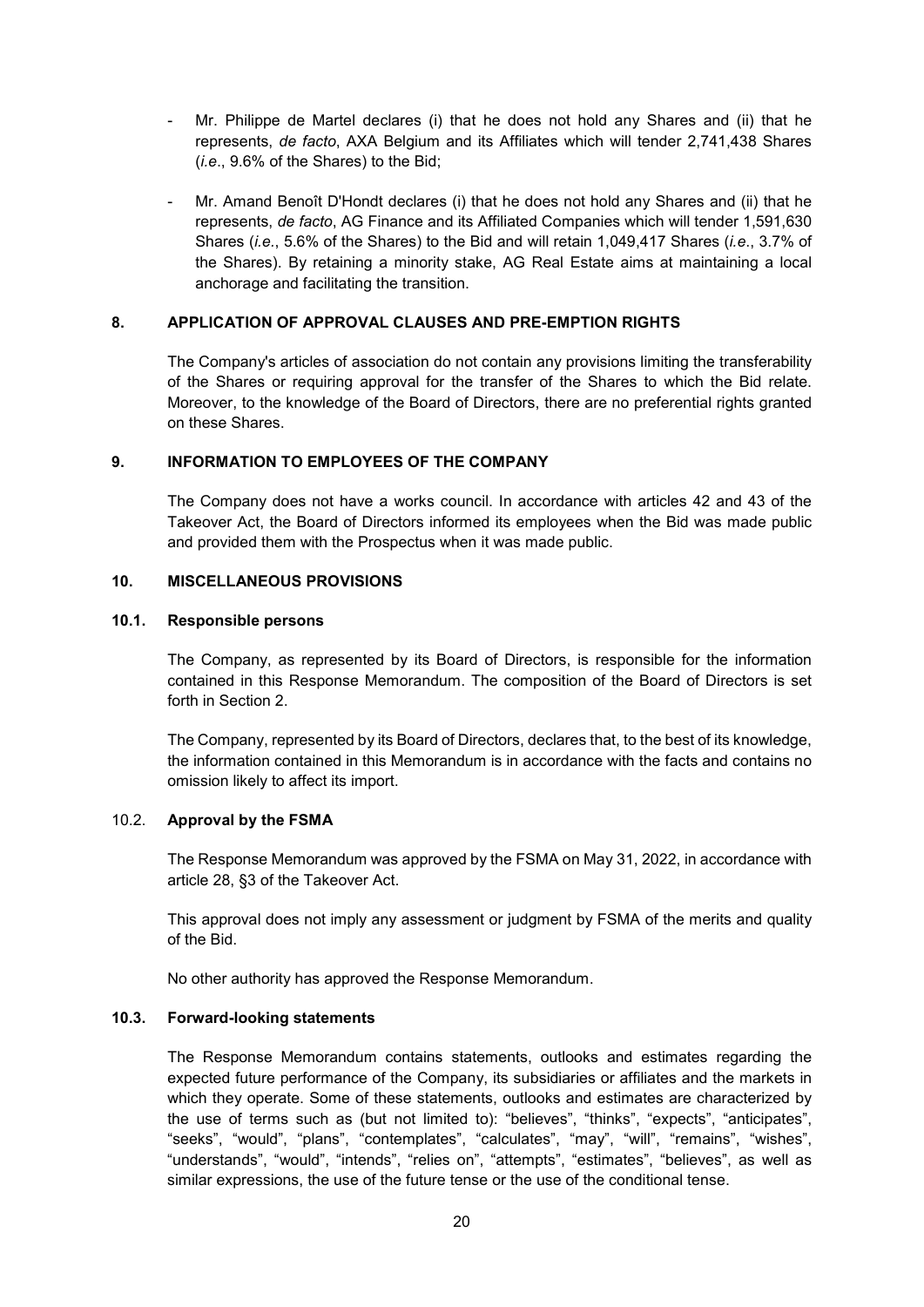Such statements, outlooks and estimates are based on a number of assumptions and assessments of known and unknown risks, uncertainties and other factors that may be reasonable and acceptable at the time they are made, but which may not prove to be accurate in the future. Actual events are difficult to predict and may depend on factors beyond the Company's control.

Accordingly, it is possible that the actual results, financial condition, performance or achievements of the Company or the industry differ materially from any future results, performance or achievements described or implied by such statements, outlook or estimates.

In light of these uncertainties, Shareholders should rely on such statements, prospects and estimates only to a reasonable extent.

The statements, outlooks and estimates speak only as of the date of this Response Memorandum and the Company does not undertake to update such statements, outlooks and estimates to reflect any changes in its expectations with respect thereto or any changes in events, conditions or circumstances on which such statements, outlooks or estimates are based, except where such adjustment is required by article 30 of the Takeover Act.

#### <span id="page-23-0"></span>**10.4. Disclaimer**

Nothing in this Response Memorandum should be interpreted as investment, tax, legal, financial, accounting or other advice. This Response Memorandum is not intended for use by or distribution to any person if the provision of the information to such person is prohibited by any law or jurisdiction. Shareholders should make their own evaluation of the Bid before making any investment decision and are invited to seek professional advice to assist them in making such decision.

#### <span id="page-23-1"></span>**10.5. Supplement**

The information contained in the Response Memorandum is based on the situation of the Company as of the date of adoption of the Response Memorandum. Any significant new fact or any material error or inaccuracy concerning the information contained in the Response Memorandum, which would be of a nature to influence the valuation of the Bid and which would occur or be noted between the approval of the Response Memorandum and the final closing of the Bid, will be mentioned in a supplement to the Response Memorandum, in accordance with article 30 of the Takeover Act.

#### <span id="page-23-2"></span>**10.6. Languages**

The Response Memorandum which has been drafted and made public in French is the version approved by the FSMA.

A translation of the Response Memorandum into Dutch is available on the following website: [www.befimmo.be/nl/overnamebod.](http://www.befimmo.be/nl/overnamebod) The Company has checked and is responsible for the consistency between the language versions. In case of differences between the French, Dutch and English versions, the French version prevails.

## <span id="page-23-3"></span>**10.7. Availability of the Response Memorandum**

This Response Memorandum is attached as Annex V to the Prospectus.